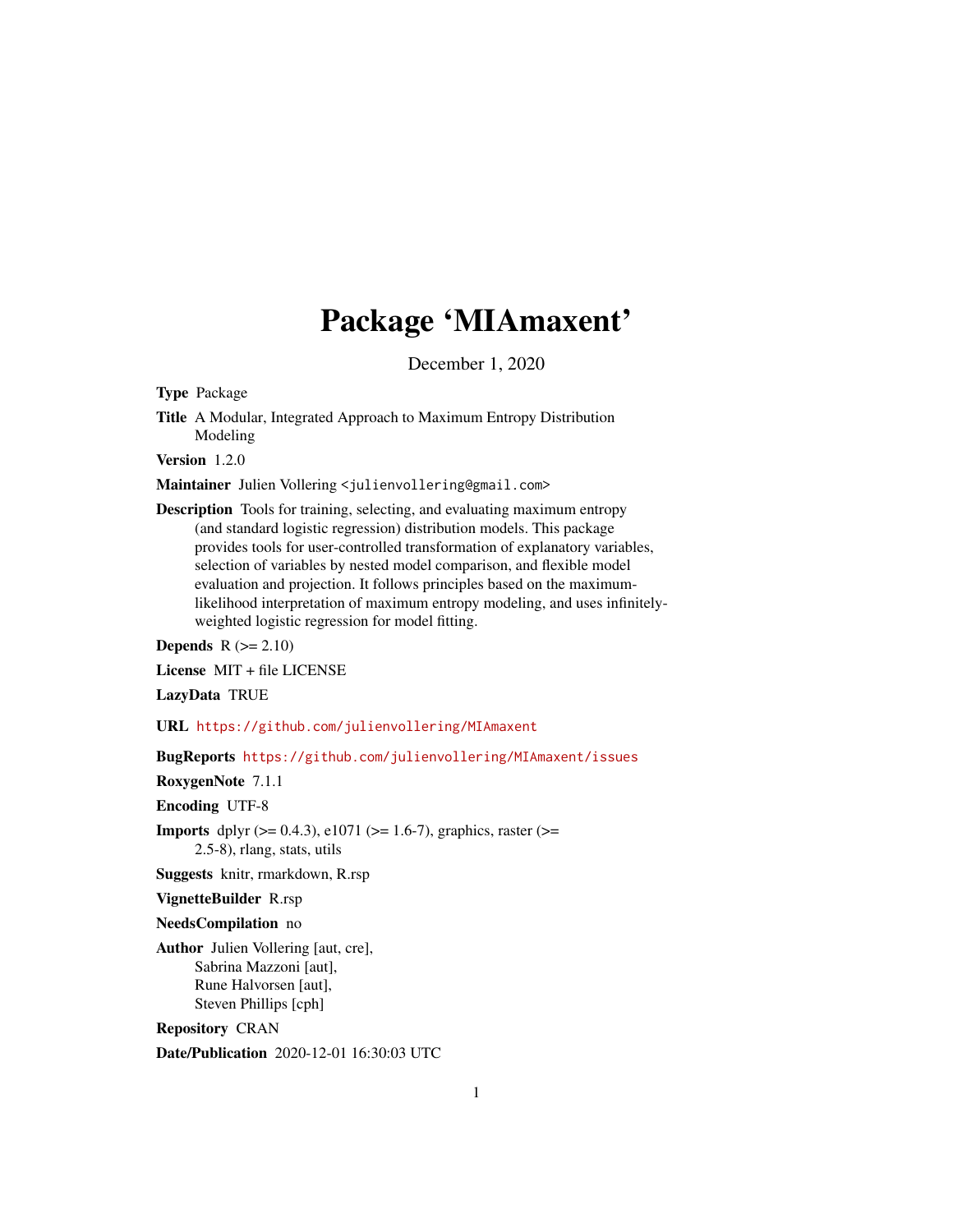### <span id="page-1-0"></span>R topics documented:

| Index | 22 |
|-------|----|
|       |    |
|       |    |
|       |    |
|       |    |
|       |    |
|       |    |
|       |    |
|       |    |
|       |    |
|       |    |
|       |    |
|       |    |
|       |    |
|       |    |

calculateFTVA *Calculates variable contributions (FTVA)*

#### Description

Calculates the Fraction of Total Variation Accounted for (Halvorsen et al. 2015), for the selected model or a chosen model from the results of [selectEV](#page-14-1).

#### Usage

calculateFTVA(selectedEV, formula = NULL)

#### Arguments

selectedEV The list returned by selectEV.

formula If null, FTVA is calculated for the selected model in selectedEV. Otherwise, a model formula (in the form  $\sim x + ...$ ) specifying a model in the trail of forward selection (selectEV\$selection) for which to calculate FTVA. Response variable is irrelevant.

#### References

Halvorsen, R., Mazzoni, S., Bryn, A., & Bakkestuen, V. (2015). Opportunities for improved distribution modelling practice via a strict maximum likelihood interpretation of MaxEnt. Ecography, 38(2), 172-183.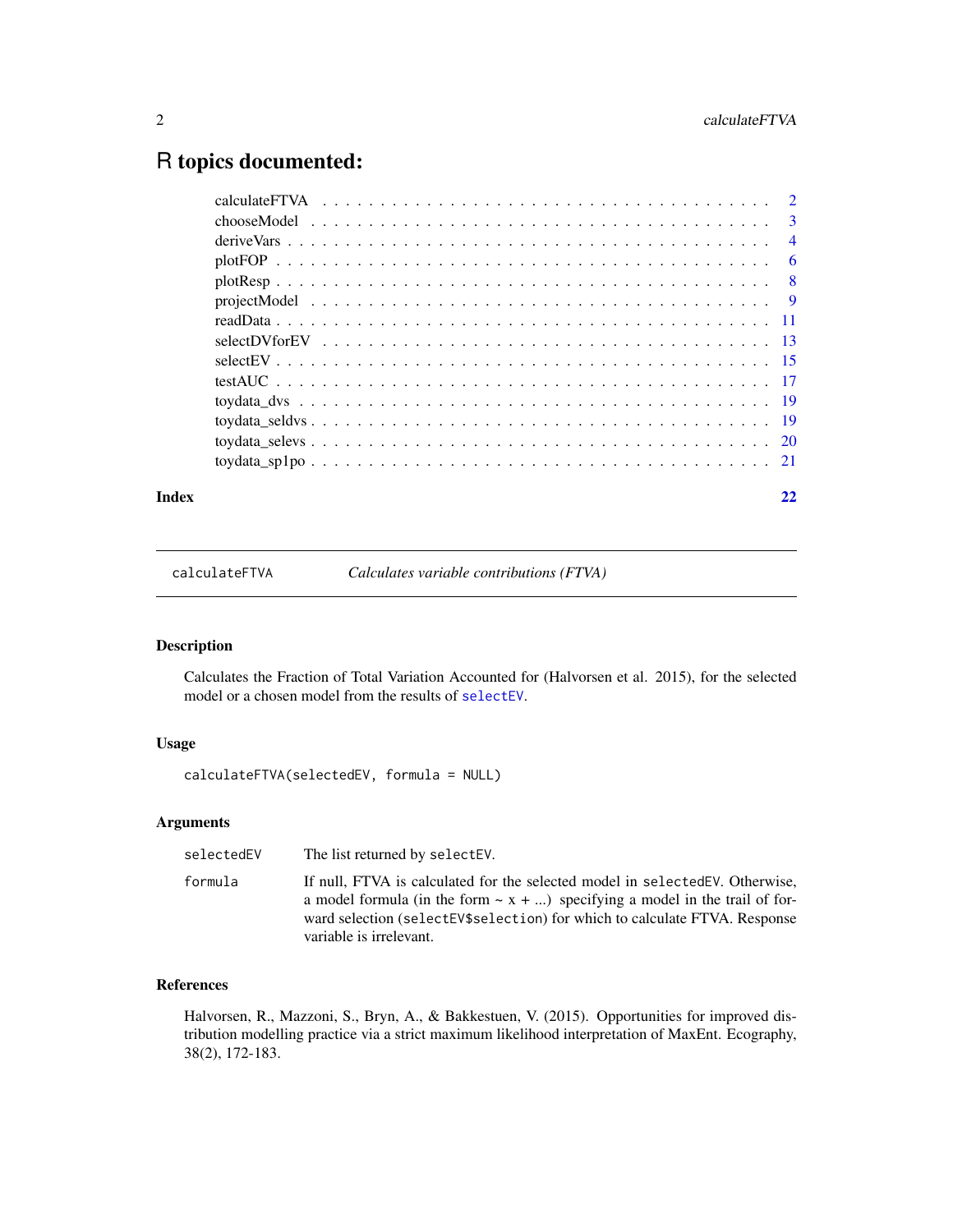#### <span id="page-2-0"></span>chooseModel 3

#### Examples

```
## Not run:
# From vignette:
calculateFTVA(grasslandEVselect, formula("~ prbygall + geoberg + lcucor1 +
tertpi09 + geolmja1"))
## End(Not run)
```
<span id="page-2-1"></span>

chooseModel *Trains a model containing the explanatory variables specified.*

#### Description

chooseModel trains a model based on the formula provided. The formula specifies which explanatory variables (EVs) — and potentially first-order interactions between these — should be included in the model. Each EV can be represented by 1 or more derived variables (see [deriveVars](#page-3-1)). The function may be employed to choose a model from the selection pathway of [selectEV](#page-14-1) other than the model selected under the provided alpha value.

#### Usage

chooseModel(dvdata, formula, algorithm = "maxent")

#### Arguments

| dvdata    | A list containing first the response variable, followed by data frames of <i>selected</i><br>derived variables for a given explanatory variable (e.g. the first item in the list<br>returned by selectDVforEV). |
|-----------|-----------------------------------------------------------------------------------------------------------------------------------------------------------------------------------------------------------------|
| formula   | A model formula (in the form $y \sim x + $ ) specifying the independent terms (EVs)<br>to be included in the model. The item in dvdata is still taken as the response<br>variable, regardless of formula.       |
| algorithm | Character string matching either "maxent" or "LR", which determines the type<br>of model built. Default is "maxent".                                                                                            |

#### Details

Explanatory variables should be uniquely named. Underscores  $('_')$  and colons  $(':)$  are reserved to denote derived variables and interaction terms respectively, and chooseModel will replace these along with other special characters — with periods ('.').

#### Examples

```
## Not run:
# From vignette:
grasslandmodel <- chooseModel(grasslandDVselect$dvdata,
                              formula("~ pr.bygall + geoberg + lcucor1 +
```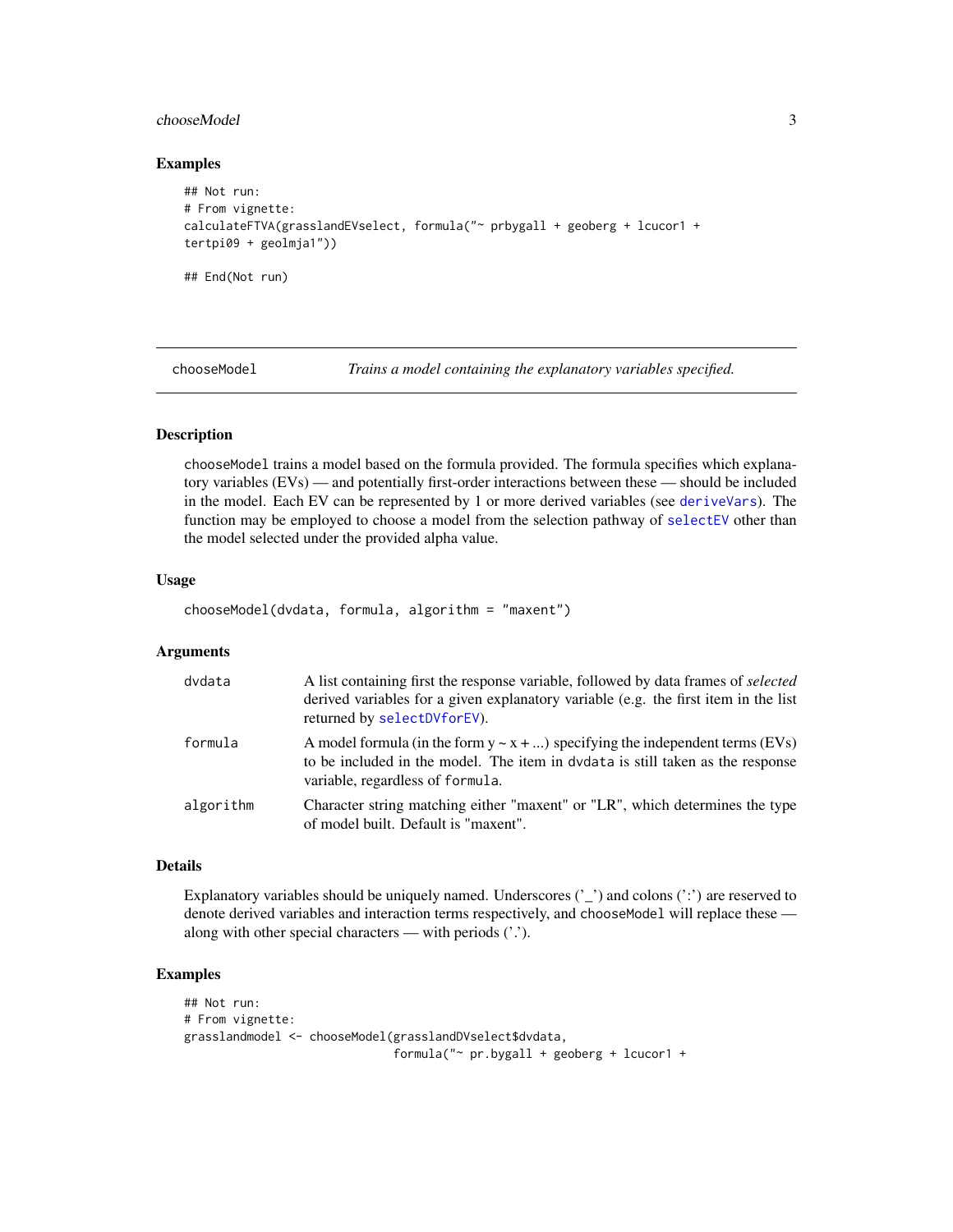tertpi09 + geolmja1"))

<span id="page-3-0"></span>## End(Not run)

<span id="page-3-1"></span>deriveVars *Derive variables by transformation.*

#### Description

deriveVars produces derived variables from explanatory variables by transformation, and returns a list of dataframes. The available transformation types are as follows, described in Halvorsen et al. (2015): L, M, D, HF, HR, T (for continuous EVs), and B (for categorical EVs). For spline transformation types (HF, HR, T), a subset of possible DVs is pre-selected by the criteria described under Details.

#### Usage

```
deriveVars(
 data,
  transformtype = c("L", "M", "D", "HF", "HR", "T", "B"),
 allsplines = FALSE,
 algorithm = "maxent",
 write = FALSE,
 dir = NULL,quiet = FALSE)
```
#### Arguments

| data          | Data frame containing the response variable in the first column and explanatory<br>variables in subsequent columns. The response variable should represent ei-<br>ther presence and background (coded as 1/NA) or presence and absence (coded<br>as 1/0). The explanatory variable data should be complete (no NAs). See<br>readData. |
|---------------|---------------------------------------------------------------------------------------------------------------------------------------------------------------------------------------------------------------------------------------------------------------------------------------------------------------------------------------|
| transformtype | Specifies the types of transformations types to be performed. Default is the full<br>set of the following transformation types: L (linear), M (monotone), D (devia-<br>tion), HF (forward hinge), HR (reverse hinge), T (threshold), and B (binary).                                                                                  |
| allsplines    | Logical. Keep all spline transformations created, rather than pre-selecting par-<br>ticular splines based on fraction of total variation explained.                                                                                                                                                                                   |
| algorithm     | Character string matching either "maxent" or "LR", which determines the type<br>of model used for spline pre-selection. See Details.                                                                                                                                                                                                  |
| write         | Logical. Write the transformation functions to .Rdata file? Default is FALSE.                                                                                                                                                                                                                                                         |
| dir           | Directory for file writing if write = TRUE. Defaults to the working directory.                                                                                                                                                                                                                                                        |
| quiet         | Logical. Suppress progress messages from spline pre-selection?                                                                                                                                                                                                                                                                        |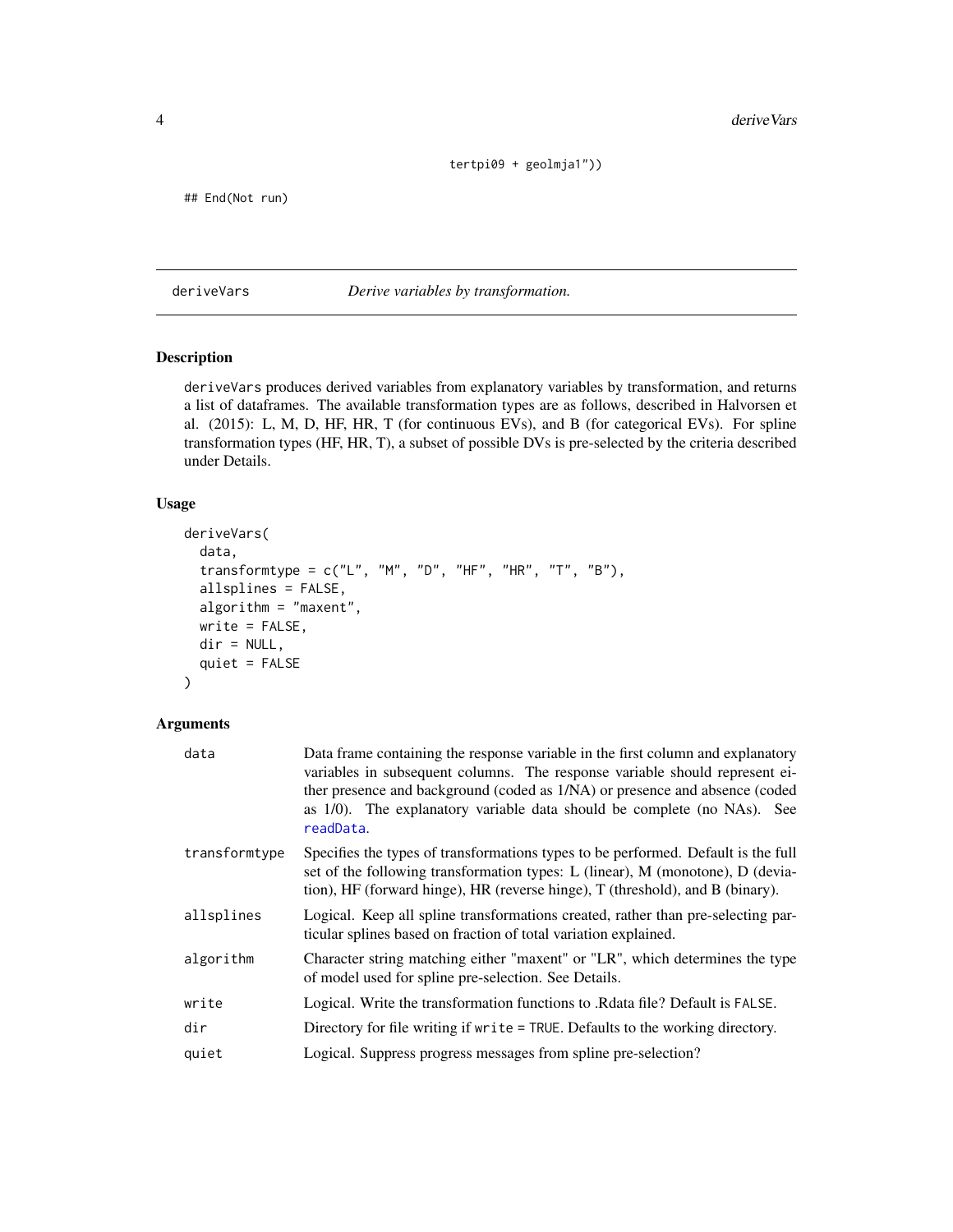#### <span id="page-4-0"></span>deriveVars 5

#### Details

The linear transformation "L" is a simple rescaling to the range [0, 1].

The monotone transformation "M" performed is a zero-skew transformation (Økland et al. 2001).

The deviation transformation "D" is performed around an optimum EV value that is found by looking at frequency of presence (see [plotFOP](#page-5-1)). Three deviation transformations are created with different steepness and curvature around the optimum.

For spline transformations ("HF", "HR", and "T"), DVs are created around 20 different break points (knots) which span the range of the EV. Only DVs which satisfy all of the following criteria are retained:

- 1.  $3 \leq$  knot  $\leq$  18 (DVs with knots at the extremes of the EV are never retained).
- 2. Chi-square test of the single-variable model from the given DV compared to the null model gives a p-value  $< 0.05$ .
- 3. The single-variable model from the given DV shows a local maximum in fraction of variation explained (D^2, sensu Guisan & Zimmerman, 2000) compared to DVs from the neighboring 4 knots.

The models used in this pre-selection procedure may be maxent models (algorithm="maxent") or standard logistic regression models (algorithm="LR").

For categorical variables, 1 binary derived variable (type "B") is created for each category.

The maximum entropy algorithm ("maxent") — which is implemented in MIAmaxent as an infinitelyweighted logistic regression with presences added to the background — is conventionally used with presence-only occurrence data. In contrast, standard logistic regression (algorithm = "LR"), is conventionally used with presence-absence occurrence data.

Explanatory variables should be uniquely named. Underscores  $\binom{r}{r}$  and colons  $\binom{r}{r}$  are reserved to denote derived variables and interaction terms respectively, and deriveVars will replace these along with other special characters — with periods ('.').

#### Value

List of 2:

- 1. dvdata: List containing first the response variable, followed data frames of derived variables produced for each explanatory variable. This item is recommended as input for dvdata in [selectDVforEV](#page-12-1).
- 2. transformations: List containing first the response variable, followed by all the transformation functions used to produce the derived variables.

#### References

Guisan, A., & Zimmermann, N. E. (2000). Predictive habitat distribution models in ecology. Ecological modelling, 135(2-3), 147-186.

Halvorsen, R., Mazzoni, S., Bryn, A., & Bakkestuen, V. (2015). Opportunities for improved distribution modelling practice via a strict maximum likelihood interpretation of MaxEnt. Ecography, 38(2), 172-183.

Økland, R.H., Økland, T. & Rydgren, K. (2001). Vegetation-environment relationships of boreal spruce swamp forests in Østmarka Nature Reserve, SE Norway. Sommerfeltia, 29, 1-190.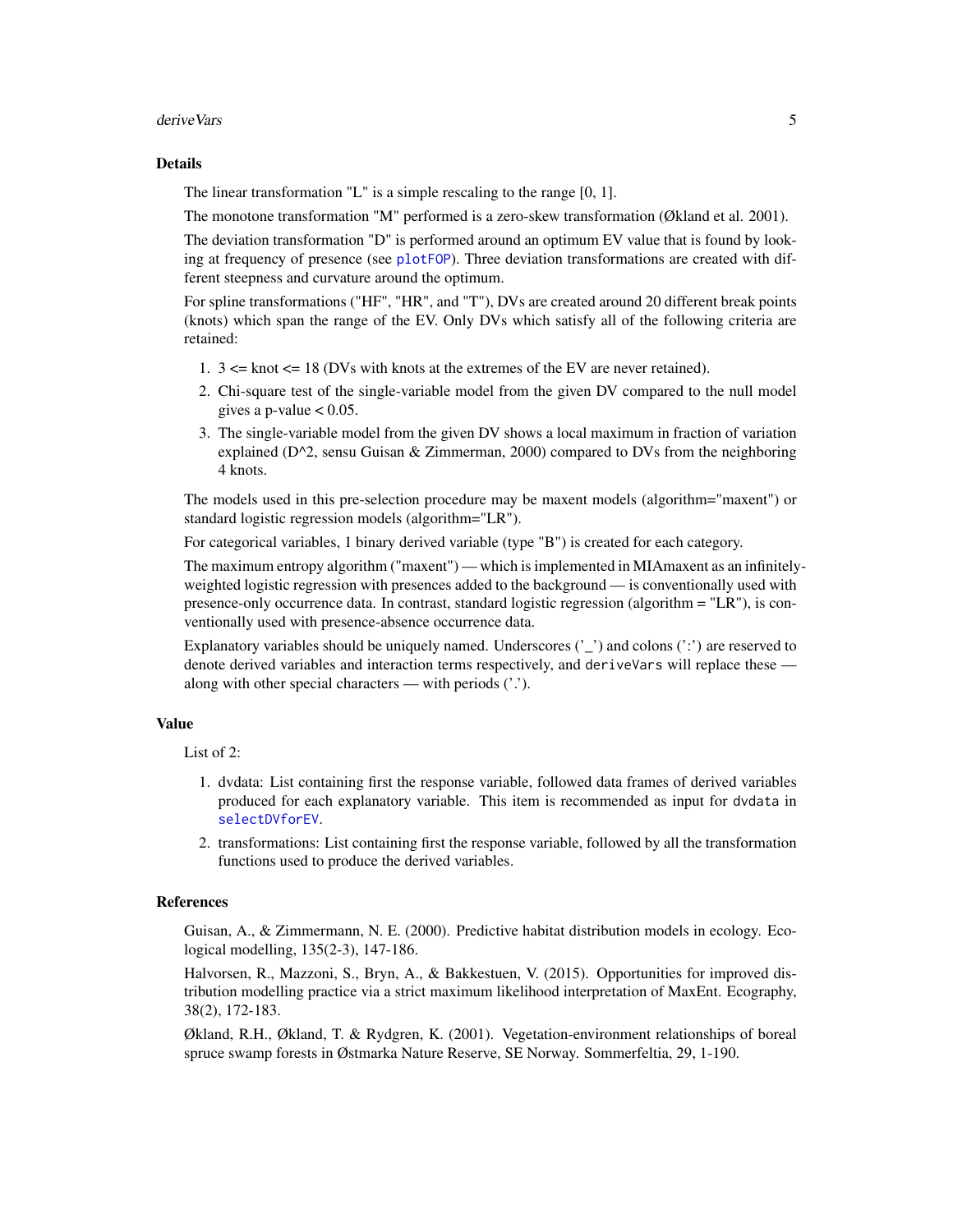#### Examples

```
toydata_dvs <- deriveVars(toydata_sp1po, c("L", "M", "D", "HF", "HR", "T", "B"))
str(toydata_dvs$dvdata)
summary(toydata_dvs$transformations)
## Not run:
# From vignette:
grasslandDVs <- deriveVars(grasslandPO,
                           transformtype = c("L", "M", "D", "HF", "HR", "T", "B"))summary(grasslandDVs$dvdata)
head(summary(grasslandDVs$transformations))
length(grasslandDVs$transformations)
plot(grasslandPO$terslpdg, grasslandDVs$dvdata$terslpdg$terslpdg_D2, pch=20,
     ylab="terslpdg_D2")
plot(grasslandPO$terslpdg, grasslandDVs$dvdata$terslpdg$terslpdg_M, pch=20,
    ylab="terslpdg_M")
## End(Not run)
```
<span id="page-5-1"></span>plotFOP *Plot Frequency of Observed Presence (FOP).*

#### Description

plotFOP produces a Frequency of Observed Presence (FOP) plot for a given explanatory variable. An FOP plot shows the rate of occurrence of the response variable across intervals or levels of the explanatory variable. For continuous variables, a local regression ("loess") of the FOP values is added to the plot as a line. Data density is plotted in the background (grey) to help visualize where FOP values are more or less certain.

#### Usage

```
plotFOP(
  data,
  EV,
  span = 0.5,
  intervals = NULL,
  ranging = FALSE,
  densitythreshold = NULL,
  ...
\lambda
```
#### Arguments

data Data frame containing the response variable in the first column and explanatory variables in subsequent columns. The response variable should represent either presence and background (coded as 1/NA) or presence and absence (coded as

<span id="page-5-0"></span>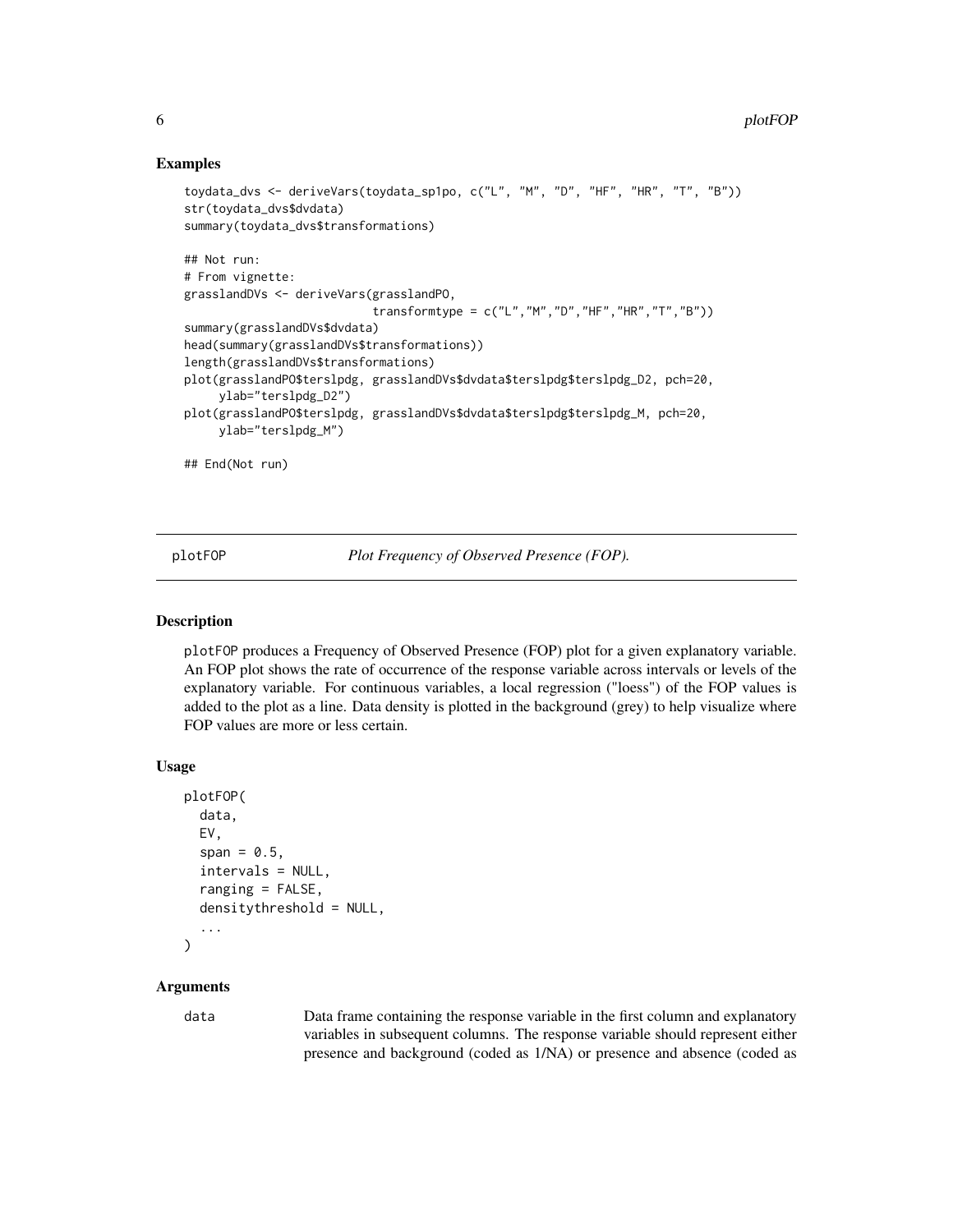<span id="page-6-0"></span>

|                  |           | 1/0). See Details for information regarding implications of occurrence data type.<br>See also readData.                                                                                  |
|------------------|-----------|------------------------------------------------------------------------------------------------------------------------------------------------------------------------------------------|
|                  | EV        | Name or column index of the explanatory variable in data for which to calculate<br>FOP.                                                                                                  |
|                  | span      | The proportion of FOP points included in the local regression neighborhood.<br>Should be between 0 and 1. Irrelevant for categorical EVs.                                                |
|                  | intervals | Number of intervals into which the continuous EV is divided. Defaults to the<br>minimum of N/10 and 100. Irrelevant for categorical EVs.                                                 |
|                  | ranging   | Logical. If TRUE, will range the EV scale to $[0,1]$ . This is equivalent to plot-<br>ting FOP over the linear transformation produced by deriveVars. Irrelevant for<br>categorical EVs. |
| densitythreshold |           |                                                                                                                                                                                          |
|                  |           | Numeric. Intervals containing fewer than this number of observations will be<br>represented with an open symbol in the plot. Irrelevant for categorical EVs.                             |
|                  | .         | Arguments to be passed to plot or barplot to control the appearance of the<br>plot. For example:                                                                                         |
|                  |           | • 1 wd for line width                                                                                                                                                                    |
|                  |           |                                                                                                                                                                                          |

- cex.main for size of plot title
- space for space between bars

#### Details

A list of the optimum EV value and a data frame containing the plotted data is returned invisibly. Store invisibly returned output by assigning it to an object.

In the local regression ("loess"), the plotted FOP values are regressed against their EV values. The points are weighted by the number of observations they represent, such that an FOP value from an interval with many observations is given more weight.

For continuous variables, the returned value of 'EVoptimum' is based on the loess-smoothed FOP values, such that a point maximum in FOP may not always be considered the optimal value of EV.

If the response variable in data represents presence/absence data, the result is an empirical frequency of presence curve, rather than a observed frequency of presence curve (see Støa et al. [2018], Sommerfeltia).

#### Value

In addition to the graphical output, a list of 2:

- 1. EVoptimum. The EV value (or level, for categorical EVs) at which FOP is highest
- 2. FOPdata. A data frame containing the plotted data. Columns in this data frame represent the following: EV interval ("int"), number of observations in the interval ("n"), mean EV value of the observations in the interval ("intEV"), mean RV value of the observations in the interval ("intRV"), and local regression predicted intRV ("loess"). For categorical variables, only the level name ("level"), the number of observations in the level ("n"), and the mean RV value of the level ("levelRV") are used.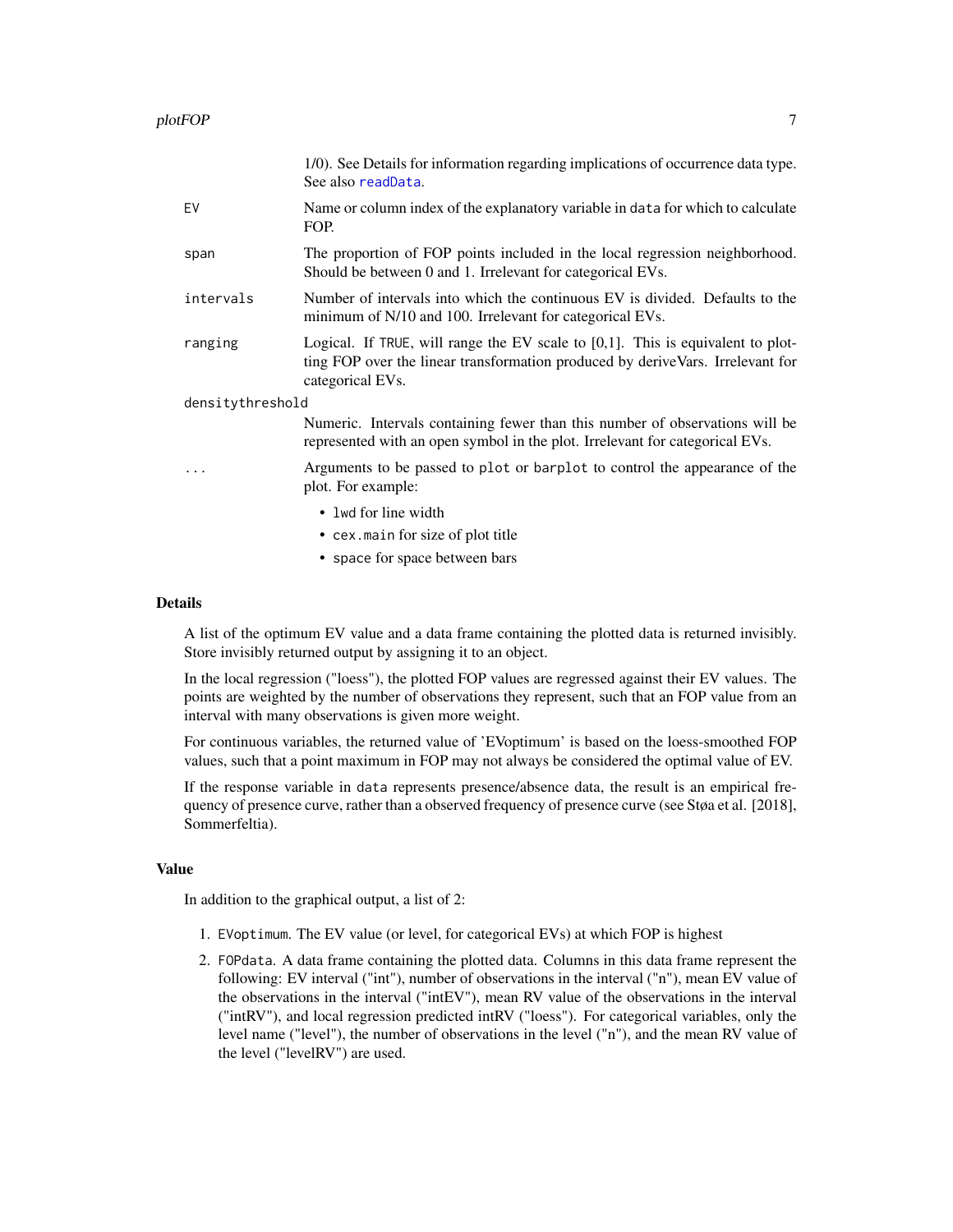#### <span id="page-7-0"></span>References

Støa, B., R. Halvorsen, S. Mazzoni, and V. I. Gusarov. (2018). Sampling bias in presence-only data used for species distribution modelling: theory and methods for detecting sample bias and its effects on models. Sommerfeltia 38:1–53.

#### Examples

```
FOPev11 <- plotFOP(toydata_sp1po, 2)
FOPev12 <- plotFOP(toydata_sp1po, "EV12", intervals = 8)
FOPev12$EVoptimum
FOPev12$FOPdata
## Not run:
# From vignette:
teraspifFOP <- plotFOP(grasslandPO, "teraspif")
terslpdgFOP <- plotFOP(grasslandPO, "terslpdg")
terslpdgFOP <- plotFOP(grasslandPO, "terslpdg", span = 0.75, intervals = 20)
terslpdgFOP
geobergFOP <- plotFOP(grasslandPO, 10)
geobergFOP
## End(Not run)
```
plotResp *Plot model response.*

#### Description

Plots the response of a given model over any of the explanatory variables (EVs) included in that model. For categorical variables, a bar plot is returned rather than a line plot. Single-effect response curves show the response of a model containing the explanatory variable of interest only, while marginal effect response curves show the response of the model when all other explanatory variables are held constant at their mean values (cf. plotResp, plotResp2).

#### Usage

```
plotResp(model, transformations, EV, logscale = FALSE, ...)
plotResp2(model, transformations, EV, logscale = FALSE, ...)
```
#### Arguments

model The model for which the response is to be plotted, represented by an object of class 'glm'. This may be the object returned by [chooseModel](#page-2-1), or the 'selectedmodel' returned by [selectEV](#page-14-1).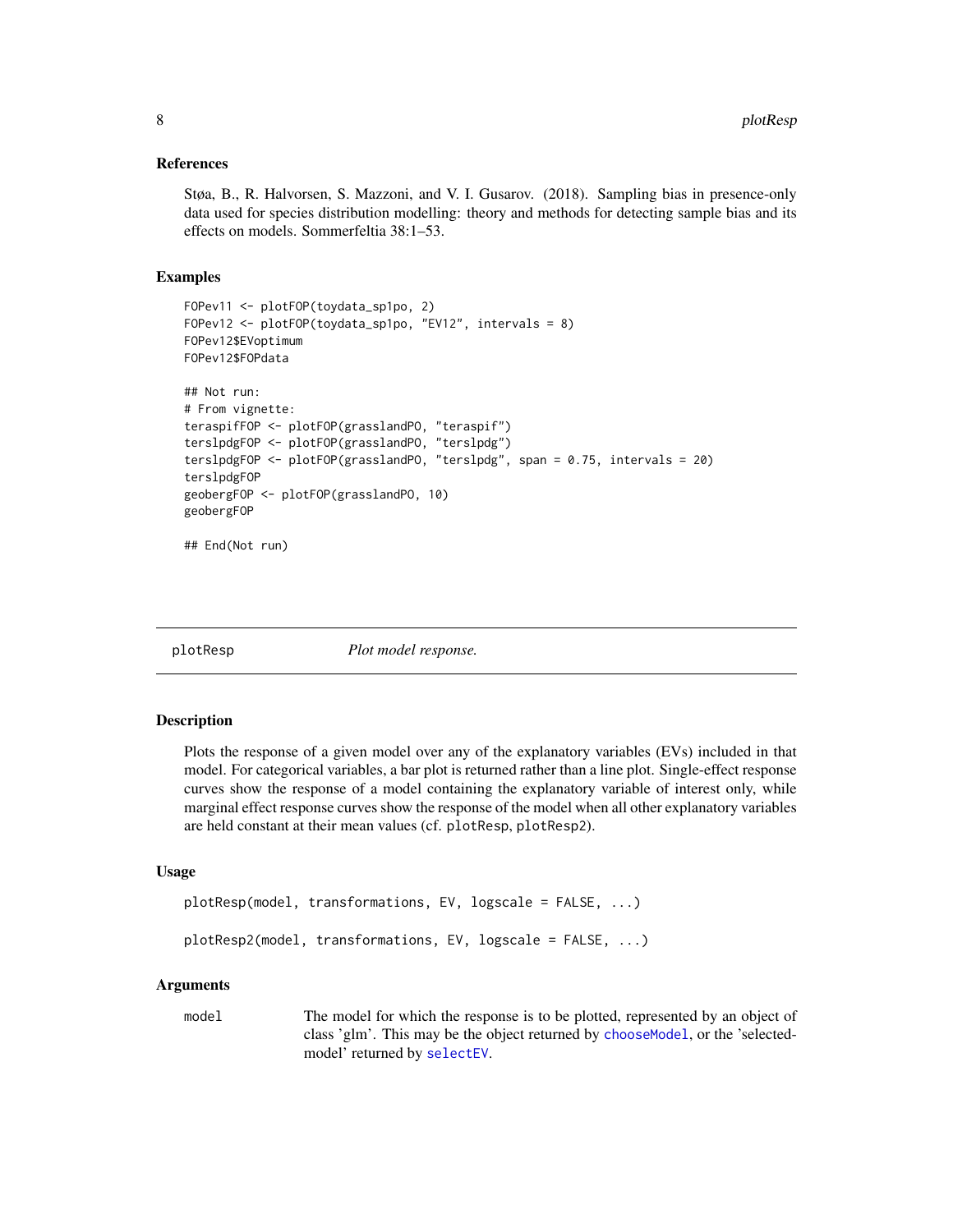#### <span id="page-8-0"></span>projectModel 9

| transformations |                                                                                                                                                                                                                                                    |
|-----------------|----------------------------------------------------------------------------------------------------------------------------------------------------------------------------------------------------------------------------------------------------|
|                 | Transformation functions used to create the derived variables in the model. I.e.<br>the 'transformations' returned by deriveVars. Equivalently, the full file path-<br>way of the 'transformations. Relate' file saved as a result of derive Vars. |
| EV.             | Character. Name of the explanatory variable for which the response curve is to<br>be plotted. Interaction terms not allowed.                                                                                                                       |
| logscale        | Logical. Plot the common logarithm of PRO rather than PRO itself.                                                                                                                                                                                  |
| .               | Arguments to be passed to plot or barplot to control the appearance of the<br>plot. For example:                                                                                                                                                   |
|                 | • 1 wd for line width                                                                                                                                                                                                                              |
|                 | • cex. main for size of plot title                                                                                                                                                                                                                 |
|                 | • space for space between bars                                                                                                                                                                                                                     |

#### Functions

- plotResp: Plot single-effect model response.
- plotResp2: Plot marginal-effect model response.

#### Examples

```
## Not run:
# From vignette:
plotResp(grasslandmodel, grasslandDVs$transformations, "pr.bygall")
plotResp(grasslandmodel, grasslandDVs$transformations, "geolmja1")
plotResp2(grasslandmodel, grasslandDVs$transformations, "pr.bygall")
## End(Not run)
```
projectModel *Project model across explanatory data.*

#### Description

projectModel calculates model predictions for any points where values of the explanatory variables in the model are known. It can be used to get model predictions for the training data, or to project the model to a new space or time.

```
projectModel(
  model,
  transformations,
  data,
```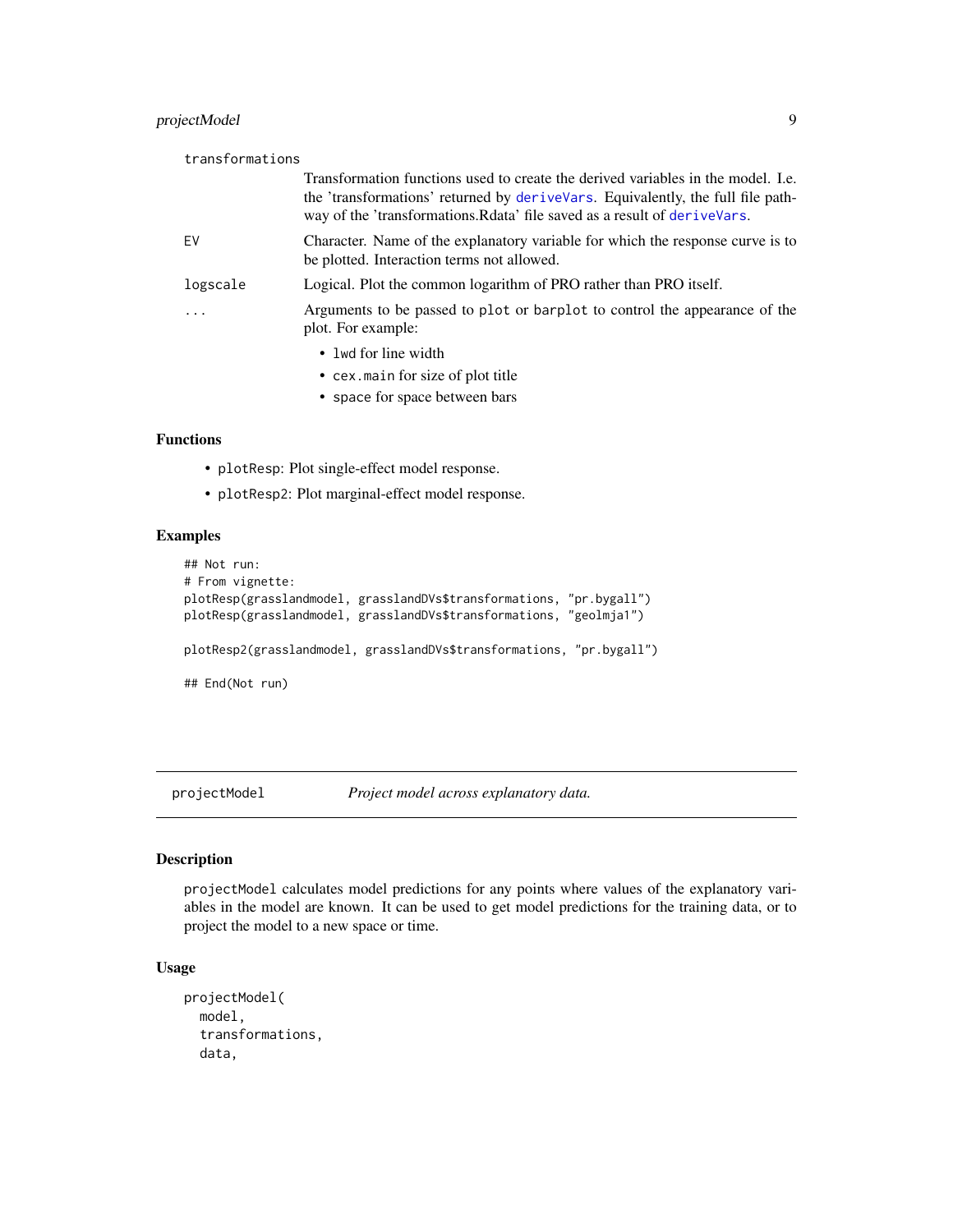```
clamping = FALSE,
  raw = FALSE,
  rescale = FALSE
\lambda
```

| model           | The model to be projected, represented by an object of class 'glm'. This may<br>be the object returned by chooseModel, or the 'selected model' returned by<br>selectEV.                                                                                               |
|-----------------|-----------------------------------------------------------------------------------------------------------------------------------------------------------------------------------------------------------------------------------------------------------------------|
| transformations |                                                                                                                                                                                                                                                                       |
|                 | Transformation functions used to create the derived variables in the model. I.e.<br>the 'transformations' returned by deriveVars. Equivalently, the full file path-<br>way of the 'transformations. Relate' file saved as a result of derive Vars.                    |
| data            | Data frame of all the explanatory variables (EVs) included in the model (see<br>readData). Alternatively, an object of class 'RasterStack' or 'RasterBrick' con-<br>taining rasters for all EVs included in the model. Column or raster names must<br>match EV names. |
| clamping        | Logical. Do clamping <i>sensu</i> Phillips et al. (2006). Default is FALSE.                                                                                                                                                                                           |
| raw             | Logical. Return raw maxent output instead of probability ratio output (PRO)?<br>Default is FALSE. Irrelevant for 'lr' class models.                                                                                                                                   |
| rescale         | Logical. Linearly rescale model output (PRO or raw) with respect to the pro-<br>jection data? This has implications for the interpretation of output values with<br>respect to reference values (e.g. $PRO = 1$ ). See details. Irrelevant for 'lr' class<br>models.  |

#### Details

Missing data (NA) for a continuous variable will result in NA output for that point. Missing data for a categorical variable is treated as belonging to none of the categories.

When rescale = FALSE the scale of the maxent model output (PRO or raw) returned by this function is dependent on the data used to train the model. For example, a location with  $PRO = 2$  can be interpreted as having a probability of presence twice as high as an average site in the *training* data (Halvorsen, 2013, Halvorsen et al., 2015). When rescale = TRUE, the output is linearly rescaled with respect to the data onto which the model is projected. In this case, a location with  $PRO = 2$  can be interpreted as having a probability of presence twice as high as an average site in the *projection* data. Similarly, raw values are on a scale which is dependent on the size of either the training data extent (rescale = FALSE) or projection data extent (rescale = TRUE).

#### Value

List of 2:

- 1. output: A data frame with the model output in column 1 and the corresponding explanatory data in subsequent columns, or a raster containing predictions if data is a RasterStack or RasterBrick.
- 2. ranges: A list showing the range of data compared to the training data, on a 0-1 scale.

If data is a RasterStack or RasterBrick, the output is also plotted.

<span id="page-9-0"></span>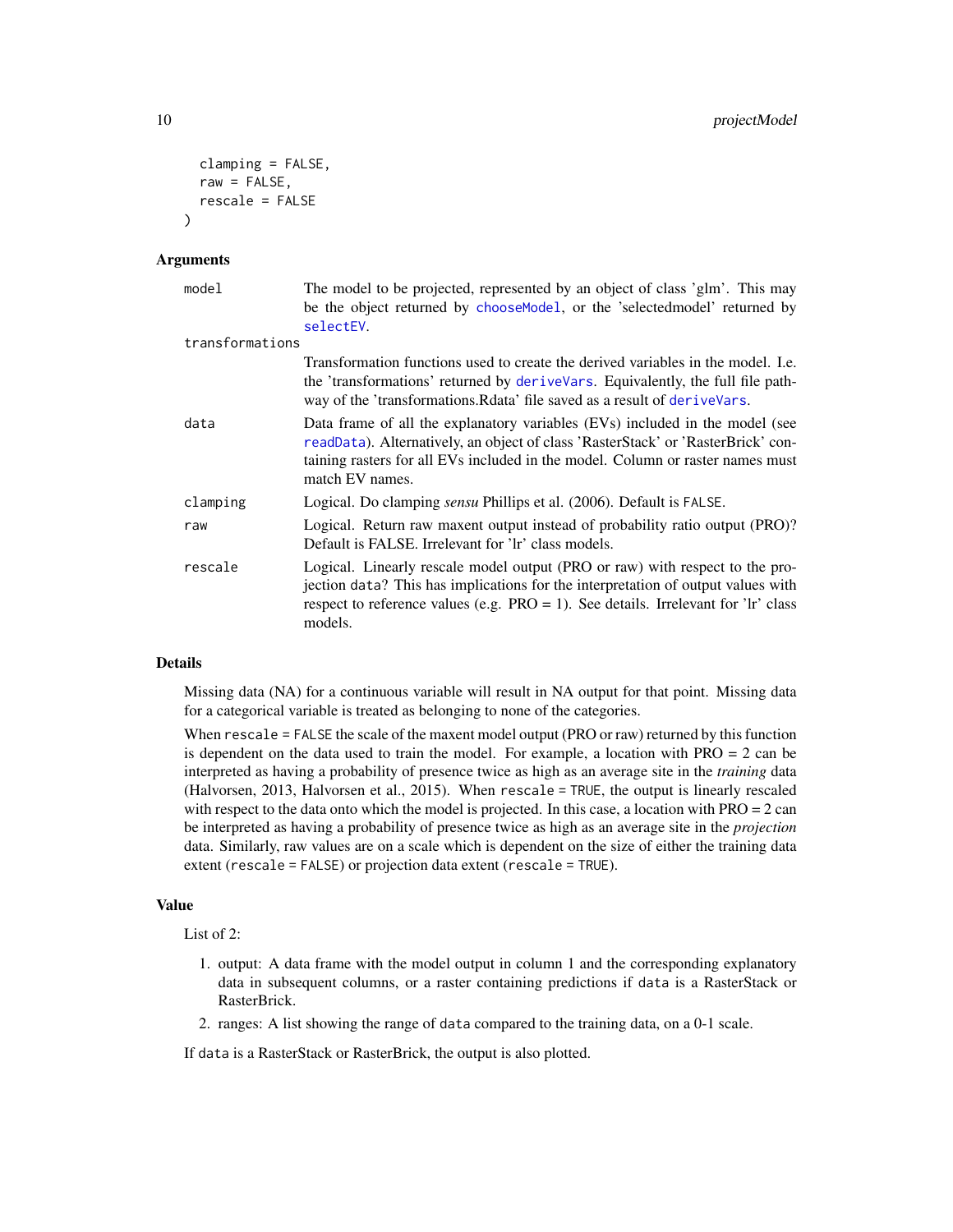#### <span id="page-10-0"></span>readData and the contract of the contract of the contract of the contract of the contract of the contract of the contract of the contract of the contract of the contract of the contract of the contract of the contract of t

#### References

Halvorsen, R. (2013) A strict maximum likelihood explanation of MaxEnt, and some implications for distribution modelling. Sommerfeltia, 36, 1-132.

Halvorsen, R., Mazzoni, S., Bryn, A. & Bakkestuen, V. (2015) Opportunities for improved distribution modelling practice via a strict maximum likelihood interpretation of MaxEnt. Ecography, 38, 172-183.

Phillips, S.J., Anderson, R.P. & Schapire, R.E. (2006) Maximum entropy modeling of species geographic distributions. Ecological Modelling, 190, 231-259.

#### Examples

```
## Not run:
# From vignette:
EVstack <- raster::stack(c(
 list.files(system.file("extdata", "EV_continuous", package="MIAmaxent"),
             full.names=TRUE),
 list.files(system.file("extdata", "EV_categorical", package="MIAmaxent"),
             full.names=TRUE)))
grasslandPreds <- projectModel(model = grasslandmodel,
                               transformations = grasslandDVs$transformations,
                               data = EVstack)
grasslandPreds
```
## End(Not run)

<span id="page-10-1"></span>readData *Read in data object from files.*

#### **Description**

readData reads in occurrence data in CSV file format and environmental data in ASCII raster file format and produces a data object which can be used as the starting point for the functions in this package. This function is intended to make reading in data easy for users familiar with the maxent.jar program. It is emphasized that important considerations for data preparation (e.g. cleaning, sampling bias removal, etc.) are not treated in this package and must be dealt with separately!

```
readData(
  occurrence,
  contEV = NULL,
  catEV = NULL,maxbkg = 10000,
 PA = FALSE,
 XY = FALSE,
  duplicates = FALSE
)
```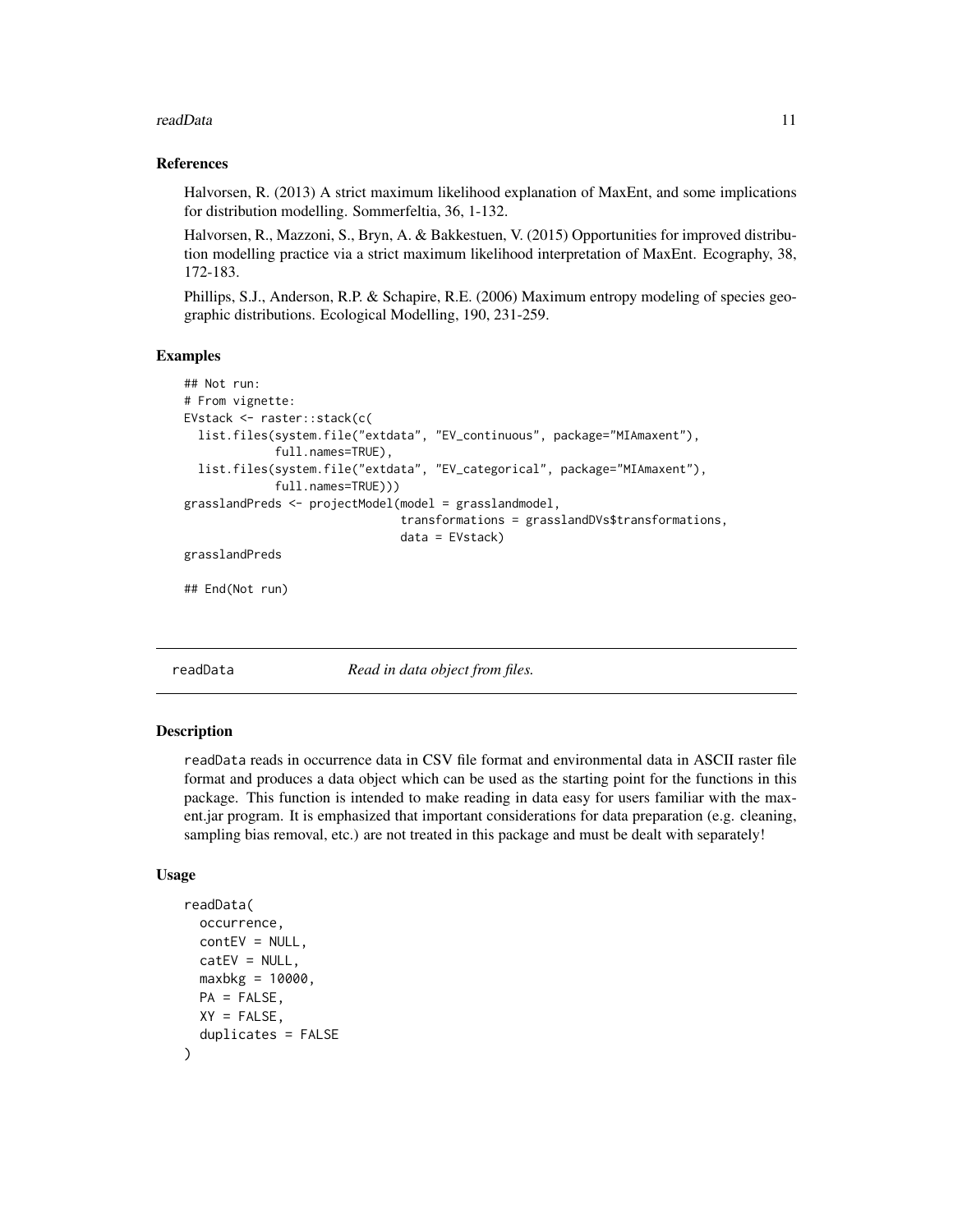| occurrence | Full pathway of the '.csv' file of occurrence data. The first column of the CSV<br>should code occurrence (see Details), while the second and third columns should<br>contain X and Y coordinates corresponding to the ASCII raster coordinate sys-<br>tem. The first row of the csv is read as a header row.   |
|------------|-----------------------------------------------------------------------------------------------------------------------------------------------------------------------------------------------------------------------------------------------------------------------------------------------------------------|
| contEV     | Pathway to a directory containing continuous environmental variables in '.asc'<br>file format.                                                                                                                                                                                                                  |
| catEV      | Pathway to a directory containing categorical environmental variables in '.asc'<br>file format.                                                                                                                                                                                                                 |
| maxbkg     | Integer. Maximum number of grid cells randomly selected as uninformed back-<br>ground locations for the response variable. Default is 10,000. Irrelevant for pres-<br>ence/absence data ( $PA = TRUE$ ) and ignored for presence-only data ( $PA = FALSE$ )<br>if occurrence contains 'NA' values. See Details. |
| <b>PA</b>  | Logical. Does occurrence represent presence/absence data? This argument<br>affects how the values in occurrence are interpreted, and controls what type of<br>data object is produced. See Details.                                                                                                             |
| XY         | Logical. Include XY coordinates in the output. May be useful for spatial plot-<br>ting. Note that coordinates included in the training data used to build the model<br>will be treated as explanatory variables.                                                                                                |
| duplicates | Logical. Include each coordinate in occurrence as a separate row in the output,<br>even if multiple coordinates fall in the same raster cell. If TRUE, a presence data<br>point in a given cell does not preclude absence data points in the same cell.                                                         |
|            |                                                                                                                                                                                                                                                                                                                 |

#### Details

When occurrence represents presence-only data (PA = FALSE), all rows with values other than 'NA' in column 1 of the CSV file are treated as presence locations. If column 1 contains any values of 'NA', these rows are treated as the uninformed background locations. Thus, 'NA' can be used to specify a specific set of uninformed background locations if desired. Otherwise uninformed background locations are randomly selected from the full extent of the raster cells which are not already included as presence locations. Only cells which contain data for all environmental variables are retained as presence locations or selected as uninformed background locations.

When occurrence represents presence/absence data (PA = TRUE), rows with value '0' in column 1 of the CSV are treated as absence locations, rows with value 'NA' are excluded, and all other rows are treated as presences. If duplicates = FALSE, raster cells containing both presence and absence locations result in a single presence row.

The names of the ASCII raster files are used as the names of the explanatory variables, so these files should be uniquely named. readData replaces underscores '\_', spaces ' ' and other special characters not allowed in names with periods '.'. In MIAmaxent, underscores and colons are reserved to denote derived variables and interaction terms, respectively.

#### Value

Data frame with the Response Variable (RV) in the first column, and Explanatory Variables (EVs) in subsequent columns. When PA = FALSE, RV values are 1/NA, and when PA = TRUE, RV values are 1/0.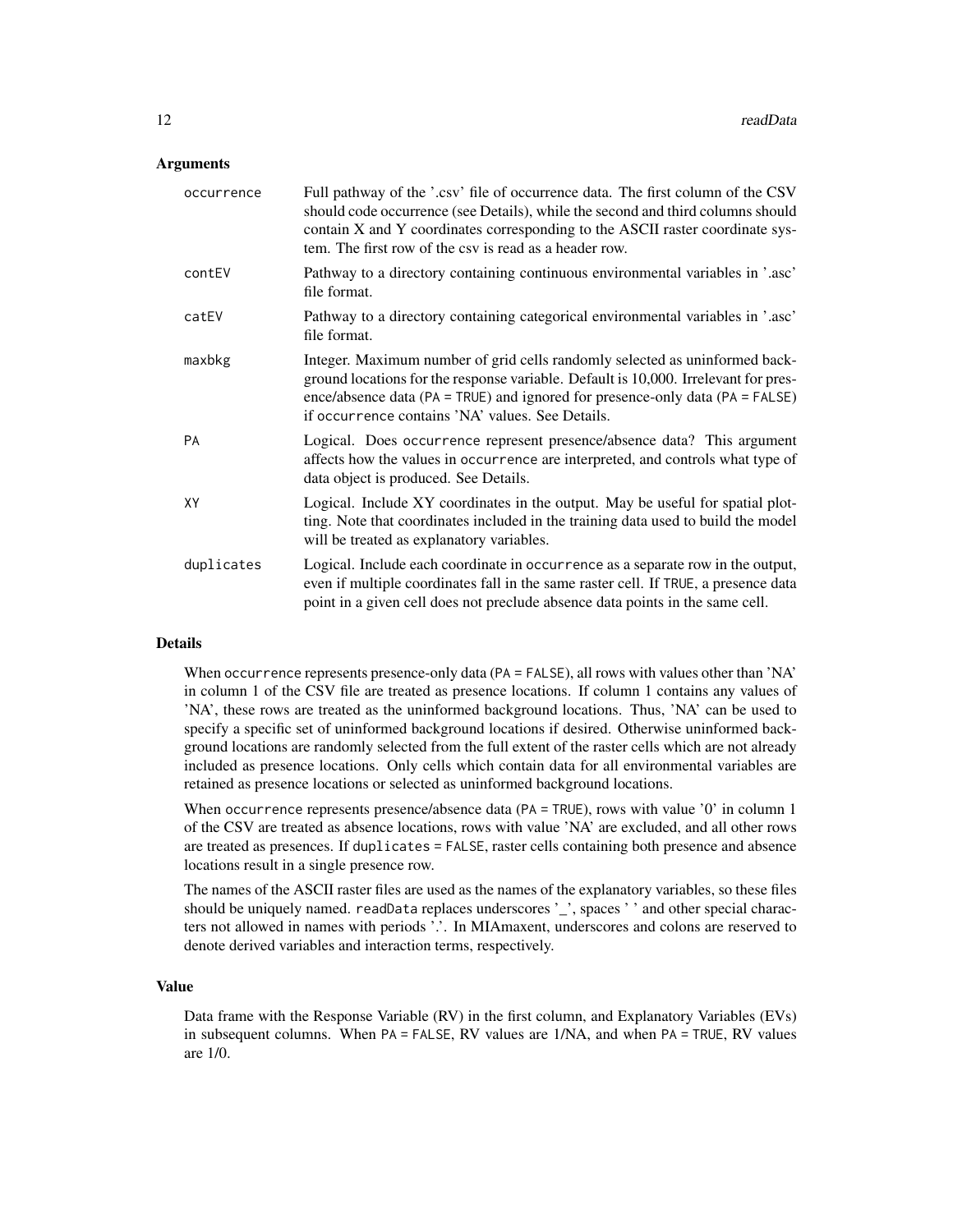#### <span id="page-12-0"></span>selectDVforEV 13

#### Examples

```
toydata_sp1po <- readData(system.file("extdata/sommerfeltia", "Sp1.csv", package = "MIAmaxent"),
  contEV = system.file("extdata/sommerfeltia", "EV_continuous", package = "MIAmaxent"))
toydata_sp1po
## Not run:
# From vignette:
grasslandPO <- readData(
occurrence=system.file("extdata", "occurrence_PO.csv", package="MIAmaxent"),
 contEV=system.file("extdata", "EV_continuous", package="MIAmaxent"),
 catEV=system.file("extdata", "EV_categorical", package="MIAmaxent"),
 maxbkg=20000)
str(grasslandPO)
# From vignette:
grasslandPA <- readData(
 occurrence = system.file("extdata", "occurrence_PA.csv", package="MIAmaxent"),
 contEV = system.file("extdata", "EV_continuous", package="MIAmaxent"),
 catEV = system.file("extdata", "EV_categorical", package="MIAmaxent"),
 PA = TRUE, XY = TRUEhead(grasslandPA)
tail(grasslandPA)
## End(Not run)
```
<span id="page-12-1"></span>selectDVforEV *Select parsimonious sets of derived variables.*

#### **Description**

For each explanatory variable (EV), selectDVforEV selects the parsimonious set of derived variables (DV) which best explains variation in a given response variable. The function uses a process of forward selection based on comparison of nested models using inference tests. A DV is selected for inclusion when, during nested model comparison, it accounts for a significant amount of remaining variation, under the alpha value specified by the user. See Halvorsen et al. (2015) for a more detailed explanation of the forward selection procedure.

```
selectDVforEV(
  dvdata,
  alpha = 0.01,
  retest = FALSE,
  test = "Chisq",
  algorithm = "maxent",
 write = FALSE,
 dir = NULL,quiet = FALSE)
```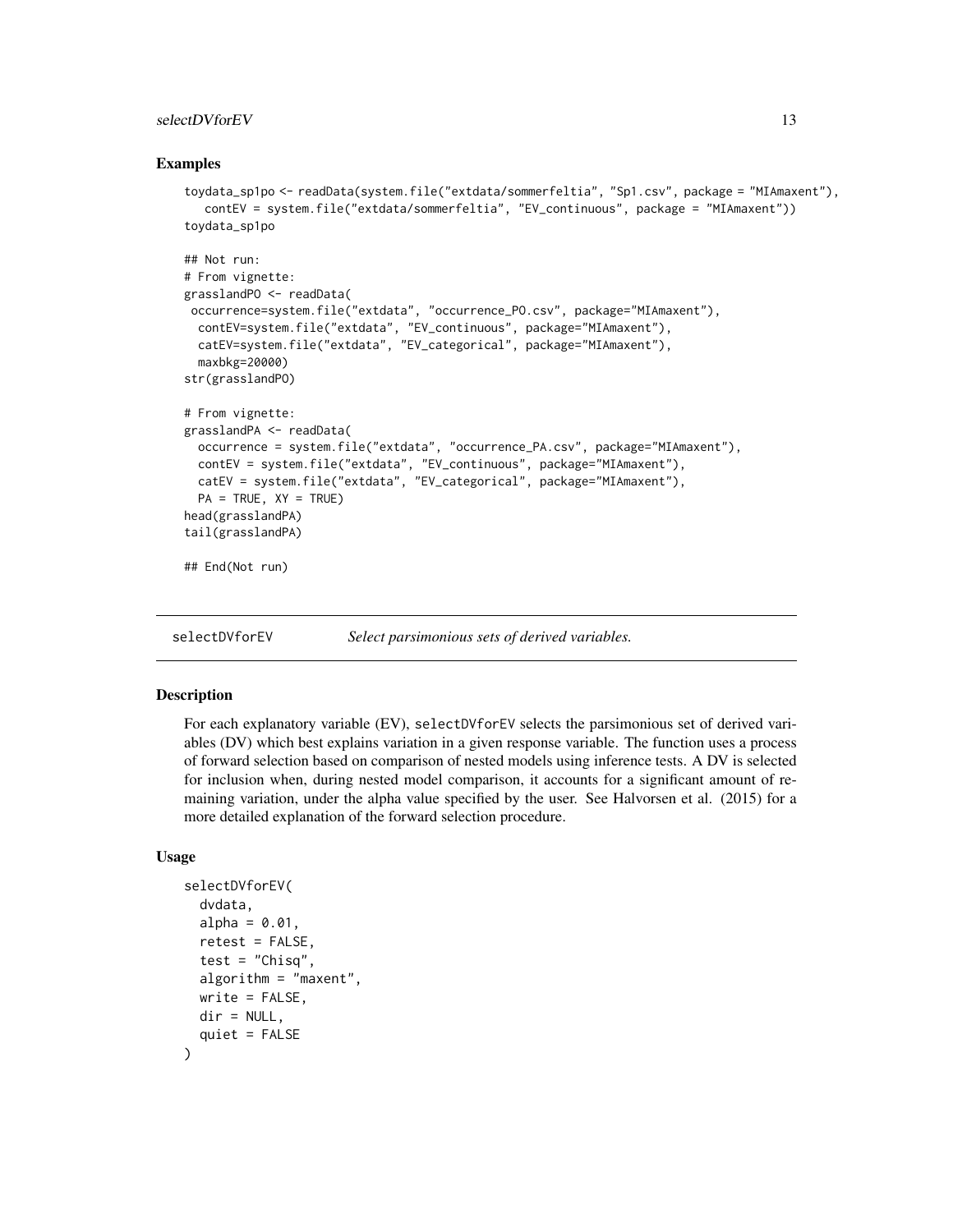<span id="page-13-0"></span>

| dvdata    | List containing first the response variable, followed by data frames of derived<br>variables produced for each explanatory variable (e.g. the first item in the list<br>returned by deriveVars).                                                                                |
|-----------|---------------------------------------------------------------------------------------------------------------------------------------------------------------------------------------------------------------------------------------------------------------------------------|
| alpha     | Alpha-level used for inference testing in nested model comparison. Default is<br>0.01.                                                                                                                                                                                          |
| retest    | Logical. Test variables that do not meet the alpha criterion in a given round in<br>subsequent rounds? Default is FALSE.                                                                                                                                                        |
| test      | Character string matching either "Chisq" or "F" to determine which inference<br>test is used in nested model comparison. The Chi-squared test is implemented<br>by stats::anova, while the F-test is implemented as described in Halvorsen (2013,<br>2015). Default is "Chisq". |
| algorithm | Character string matching either "maxent" or "LR", which determines the type<br>of model used during forward selection. Default is "maxent".                                                                                                                                    |
| write     | Logical. Write the trail of forward selection for each EV to .csv file? Default is<br>FALSE.                                                                                                                                                                                    |
| dir       | Directory for file writing if write = TRUE. Defaults to the working directory.                                                                                                                                                                                                  |
| quiet     | Suppress progress bar?                                                                                                                                                                                                                                                          |

#### Details

The F-test available in selectDVforEV is calculated using equation 59 in Halvorsen (2013).

If using binary-type derived variables from [deriveVars](#page-3-1), be aware that a model including all of these DVs will be considered equal to the the closest nested model, due to perfect multicollinearity (i.e. the dummy variable trap).

The maximum entropy algorithm ("maxent") — which is implemented in MIAmaxent as an infinitelyweighted logistic regression with presences added to the background — is conventionally used with presence-only occurrence data. In contrast, standard logistic regression (algorithm = "LR"), is conventionally used with presence-absence occurrence data.

Explanatory variables should be uniquely named. Underscores  $('')$  and colons  $('')$  are reserved to denote derived variables and interaction terms respectively, and selectDVforEV will replace these — along with other special characters — with periods ('.').

#### Value

List of 2:

- 1. dvdata: A list containing first the response variable, followed by data frames of *selected* DVs for each EV. EVs with zero selected DVs are dropped. This item is recommended as input for dvdata in [selectEV](#page-14-1).
- 2. selection: A list of data frames, where each data frame shows the trail of forward selection of DVs for a given EV.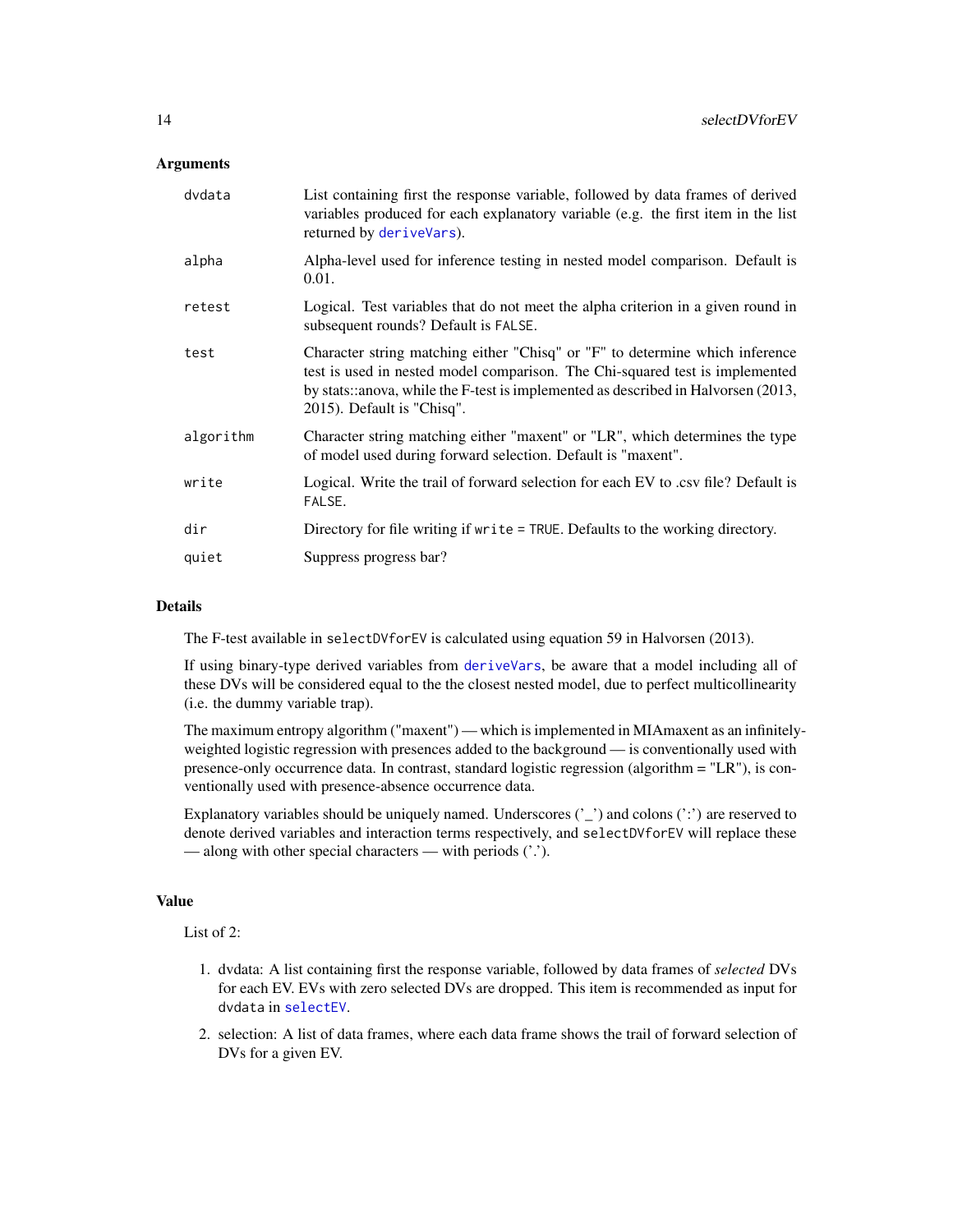<span id="page-14-0"></span> $selectEV$  15

#### References

Halvorsen, R. (2013). A strict maximum likelihood explanation of MaxEnt, and some implications for distribution modelling. Sommerfeltia, 36, 1-132.

Halvorsen, R., Mazzoni, S., Bryn, A., & Bakkestuen, V. (2015). Opportunities for improved distribution modelling practice via a strict maximum likelihood interpretation of MaxEnt. Ecography, 38(2), 172-183.

#### Examples

```
toydata_seldvs <- selectDVforEV(toydata_dvs$dvdata, alpha = 0.4)
```

```
## Not run:
# From vignette:
grasslandDVselect <- selectDVforEV(grasslandDVs$dvdata, alpha = 0.001)
summary(grasslandDVs$dvdata)
sum(sapply(grasslandDVs$dvdata[-1], length))
summary(grasslandDVselect$dvdata)
sum(sapply(grasslandDVselect$dvdata[-1], length))
grasslandDVselect$selection$terdem
```
## End(Not run)

<span id="page-14-1"></span>selectEV *Select parsimonious set of explanatory variables.*

#### Description

selectEV selects the parsimonious set of explanatory variables (EVs) which best explains variation in a given response variable (RV). Each EV can be represented by 1 or more derived variables (see [deriveVars](#page-3-1) and [selectDVforEV](#page-12-1)). The function uses a process of forward selection based on comparison of nested models using inference tests. An EV is selected for inclusion when, during nested model comparison, it accounts for a significant amount of remaining variation, under the alpha value specified by the user. See Halvorsen et al. (2015) for a more detailed explanation of the forward selection procedure.

```
selectEV(
  dvdata,
  alpha = 0.01,
  retest = FALSE,interaction = FALSE,
  formula = NULL,
  test = "Chisq",algorithm = "maxent",
 write = FALSE,
```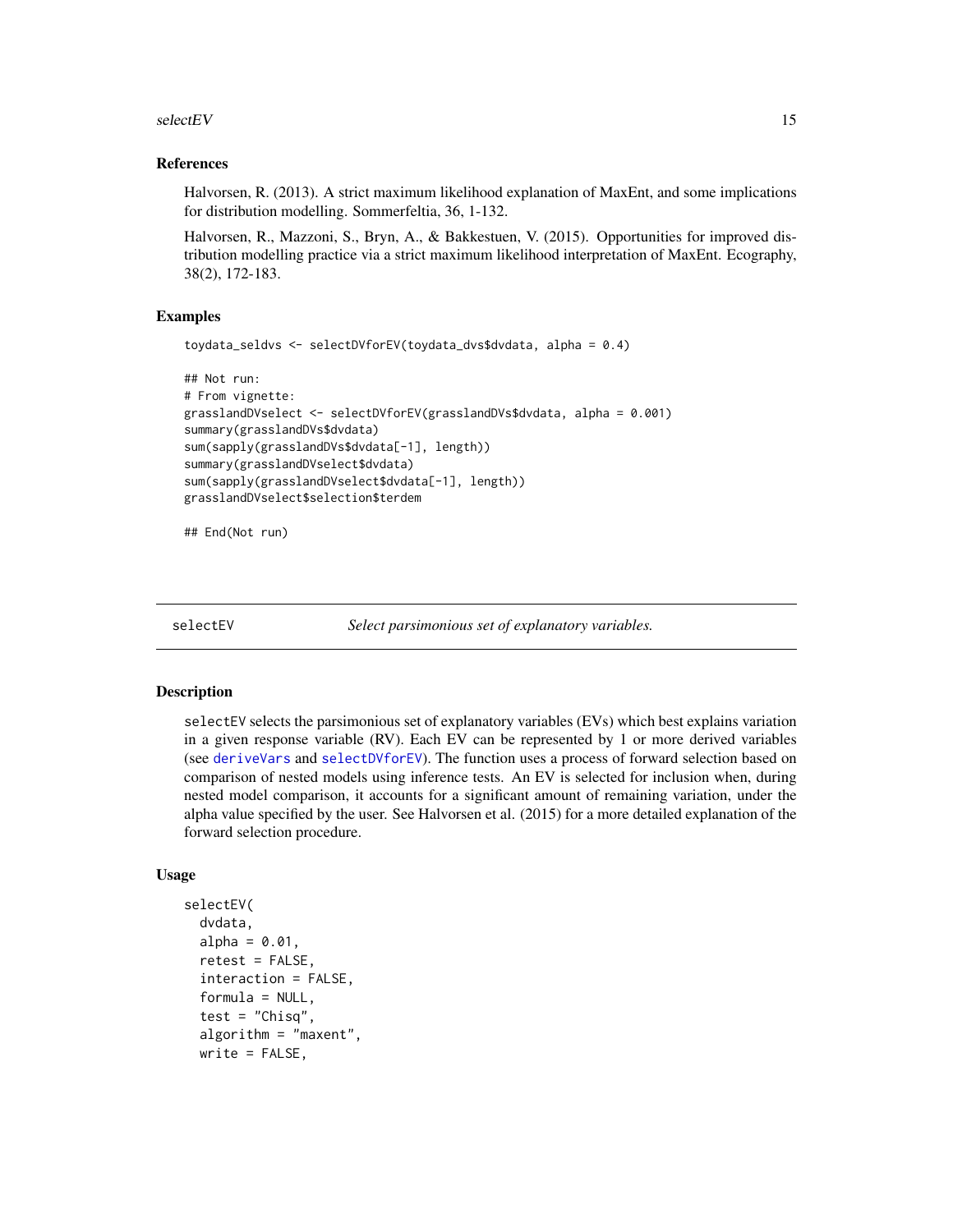```
dir = NULL,quiet = FALSE)
```

| dvdata      | List containing first the response variable, followed by data frames of selected<br>derived variables for a given explanatory variable (e.g. the first item in the list<br>returned by selectDVforEV).                                                                                                                                                                                                                                                                                                                                    |
|-------------|-------------------------------------------------------------------------------------------------------------------------------------------------------------------------------------------------------------------------------------------------------------------------------------------------------------------------------------------------------------------------------------------------------------------------------------------------------------------------------------------------------------------------------------------|
| alpha       | Alpha-level used in F-test comparison of models. Default is 0.01.                                                                                                                                                                                                                                                                                                                                                                                                                                                                         |
| retest      | Logical. Test variables (or interaction terms) that do not meet the alpha criterion<br>in a given round in subsequent rounds? Default is FALSE.                                                                                                                                                                                                                                                                                                                                                                                           |
| interaction | Logical. Allow interaction terms between pairs of EVs? Default is FALSE.                                                                                                                                                                                                                                                                                                                                                                                                                                                                  |
| formula     | A model formula (in the form $y \sim x + $ ) specifying a starting point for for-<br>ward model selection. The independent terms in the formula will be included in<br>the model regardless of explanatory power, and must be represented in dvdata,<br>while the remaining explanatory variables in dvdata are candidates for selec-<br>tion. The first list item in dvdata is still taken as the response variable, regard-<br>less of formula. Default is NULL, meaning that forward selection starts with<br>zero selected variables. |
| test        | Character string matching either "Chisq" or "F" to determine which inference<br>test is used in nested model comparison. The Chi-squared test is implemented<br>by stats::anova, while the F-test is implemented as described in Halvorsen (2013,<br>2015). Default is "Chisq".                                                                                                                                                                                                                                                           |
| algorithm   | Character string matching either "maxent" or "LR", which determines the type<br>of model used during forward selection. Default is "maxent".                                                                                                                                                                                                                                                                                                                                                                                              |
| write       | Logical. Write the trail of forward selection to .csv file? Default is FALSE.                                                                                                                                                                                                                                                                                                                                                                                                                                                             |
| dir         | Directory for file writing if write = TRUE. Defaults to the working directory.                                                                                                                                                                                                                                                                                                                                                                                                                                                            |
| quiet       | Logical. Suppress progress messages from EV-selection?                                                                                                                                                                                                                                                                                                                                                                                                                                                                                    |

#### Details

The F-test available in selectEV is calculated using equation 59 in Halvorsen (2013).

When interaction = TRUE, the forward selection procedure selects a parsimonious group of individual EVs first, and then tests interactions between EVs included in the model afterwards. Therefore, interactions are only explored between terms which are individually explain a significant amount of variation. When interaction = FALSE, interactions are not considered. Practically, interactions between EVs are represented by the products of all combinations of their component DVs (Halvorsen, 2013).

The maximum entropy algorithm ("maxent") — which is implemented in MIAmaxent as an infinitelyweighted logistic regression with presences added to the background — is conventionally used with presence-only occurrence data. In contrast, standard logistic regression (algorithm = "LR"), is conventionally used with presence-absence occurrence data.

Explanatory variables should be uniquely named. Underscores  $\binom{r}{k}$  and colons  $\binom{r}{k}$  are reserved to denote derived variables and interaction terms respectively, and selectEV will replace these along with other special characters — with periods ('.').

<span id="page-15-0"></span>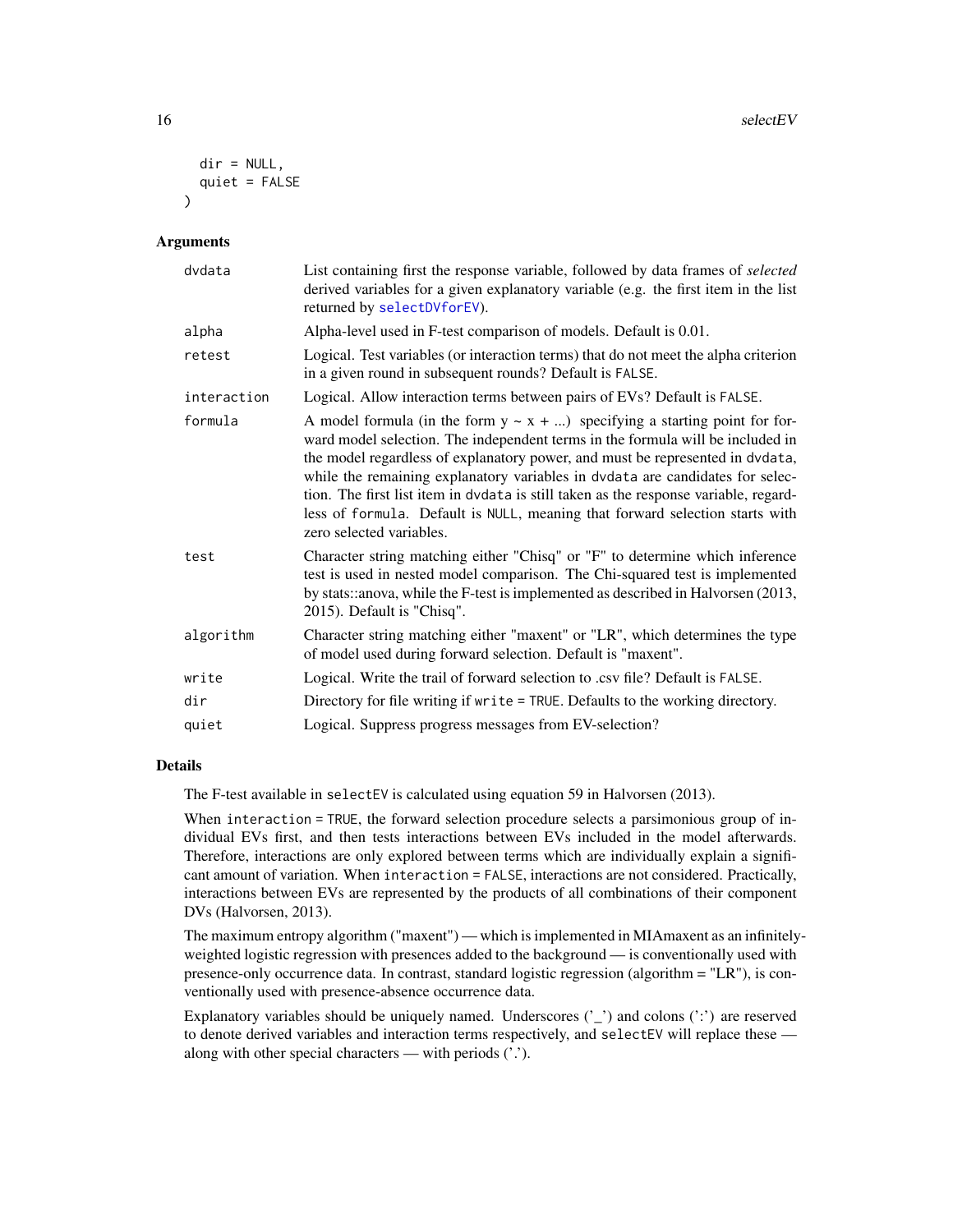#### <span id="page-16-0"></span>testAUC  $17$

#### Value

List of 3:

- 1. dvdata: A list containing first the response variable, followed by data frames of DVs for each *selected* EV.
- 2. selection: A data frame showing the trail of forward selection of individual EVs (and interaction terms if necessary).
- 3. selectedmodel: the selected model under the given alpha value.

#### References

Halvorsen, R. (2013). A strict maximum likelihood explanation of MaxEnt, and some implications for distribution modelling. Sommerfeltia, 36, 1-132.

Halvorsen, R., Mazzoni, S., Bryn, A., & Bakkestuen, V. (2015). Opportunities for improved distribution modelling practice via a strict maximum likelihood interpretation of MaxEnt. Ecography, 38(2), 172-183.

#### Examples

```
## Not run:
# From vignette:
grasslandEVselect <- selectEV(grasslandDVselect$dvdata, alpha = 0.001,
                              interaction = TRUE)
summary(grasslandDVselect$dvdata)
length(grasslandDVselect$dvdata[-1])
summary(grasslandEVselect$dvdata)
length(grasslandEVselect$dvdata[-1])
grasslandEVselect$selectedmodel$formula
```
## End(Not run)

testAUC *Calculate model AUC with test data.*

#### Description

For a given model, testAUC calculates the Area Under the Curve (AUC) of the Receiver Operating Characteristic (ROC) as a threshold-independent measure of binary classification performance. This function is intended to be used with occurrence data that is independent from the data used to train the model, to obtain an unbiased measure of model performance.

```
testAUC(model, transformations, data, plot = TRUE, ...)
```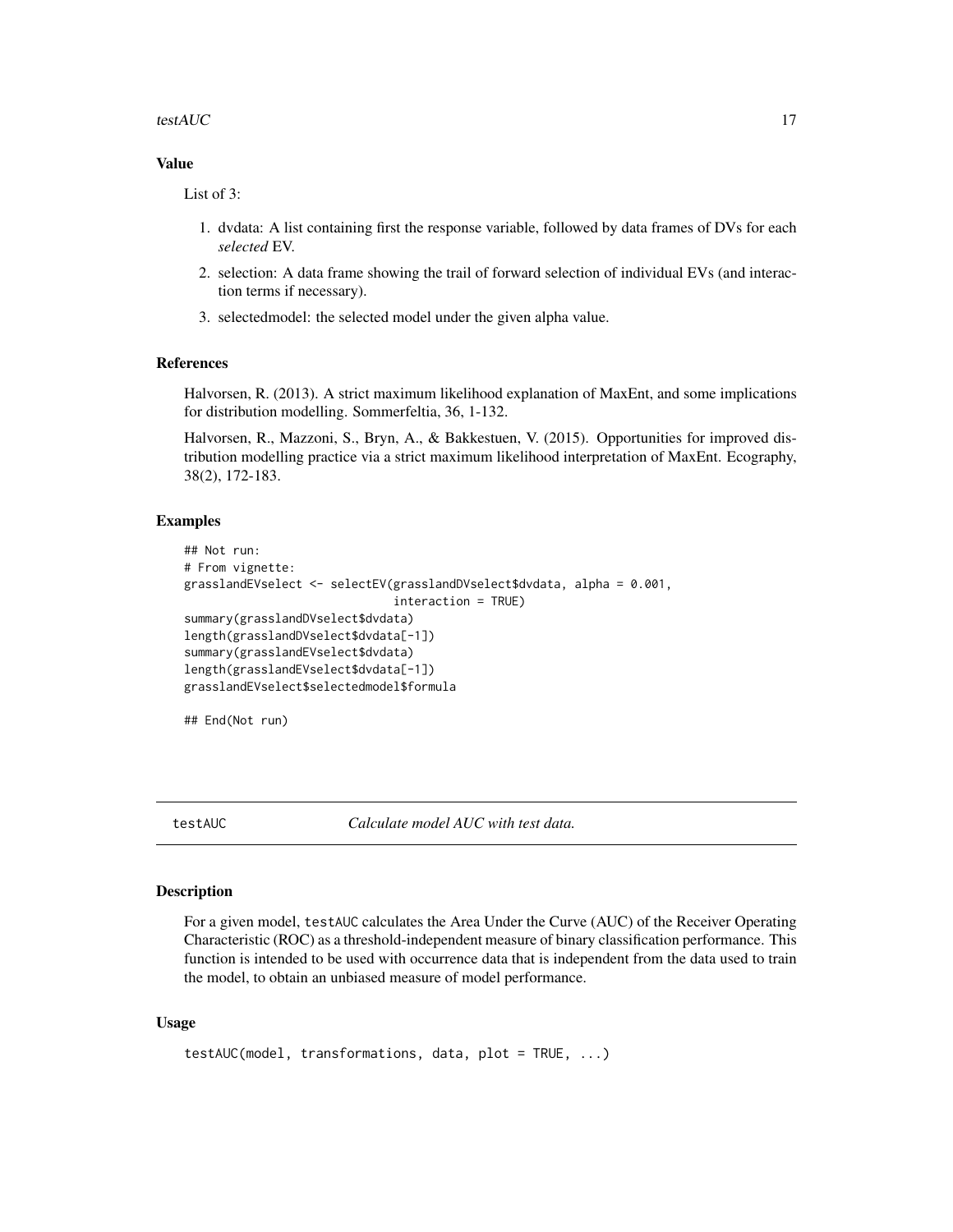<span id="page-17-0"></span>

| model           | The model to be projected, represented by an object of class 'glm'. This may<br>be the object returned by chooseModel, or the 'selectedmodel' returned by<br>selectEV.                                                                                      |
|-----------------|-------------------------------------------------------------------------------------------------------------------------------------------------------------------------------------------------------------------------------------------------------------|
| transformations |                                                                                                                                                                                                                                                             |
|                 | Transformation functions used to create the derived variables in the model. I.e.<br>the 'transformations' returned by derive Vars. Equivalently, the full file path-<br>way of the 'transformations. Rdata' file saved as a result of deriveVars.           |
| data            | Data frame containing test occurrence data in the first column and corresponding<br>explanatory variables in the model in subsequent columns. The test data should<br>be coded as: 1/0/NA, representing presence, absence, and uninformed. See<br>readData. |
| plot            | Logical. Plot the ROC curve?                                                                                                                                                                                                                                |
|                 | Arguments to be passed to plot to control the appearance of the ROC plot. For<br>example:                                                                                                                                                                   |
|                 | • lwd for line width<br>• main for plot title                                                                                                                                                                                                               |
|                 | • cex for plot text and symbol size                                                                                                                                                                                                                         |
|                 | Note that some graphical parameters may return errors or warnings if they can-<br>not be changed or correspond to multiple elements in the plot.                                                                                                            |

#### Details

If plotted, the point along the ROC curve where the discrimination threshold is  $PRO = 1$ , is shown for reference.

#### Examples

```
## Not run:
# From vignette:
grasslandPA <- readData(
  occurrence = system.file("extdata", "occurrence_PA.csv", package="MIAmaxent"),
  contEV = system.file("extdata", "EV_continuous", package="MIAmaxent"),
  catEV = system.file("extdata", "EV_categorical", package="MIAmaxent"),
  PA = TRUE, XY = TRUEhead(grasslandPA)
tail(grasslandPA)
testAUC(model = grasslandmodel, transformations = grasslandDVs$transformations,
       data = grasslandPA)
```
## End(Not run)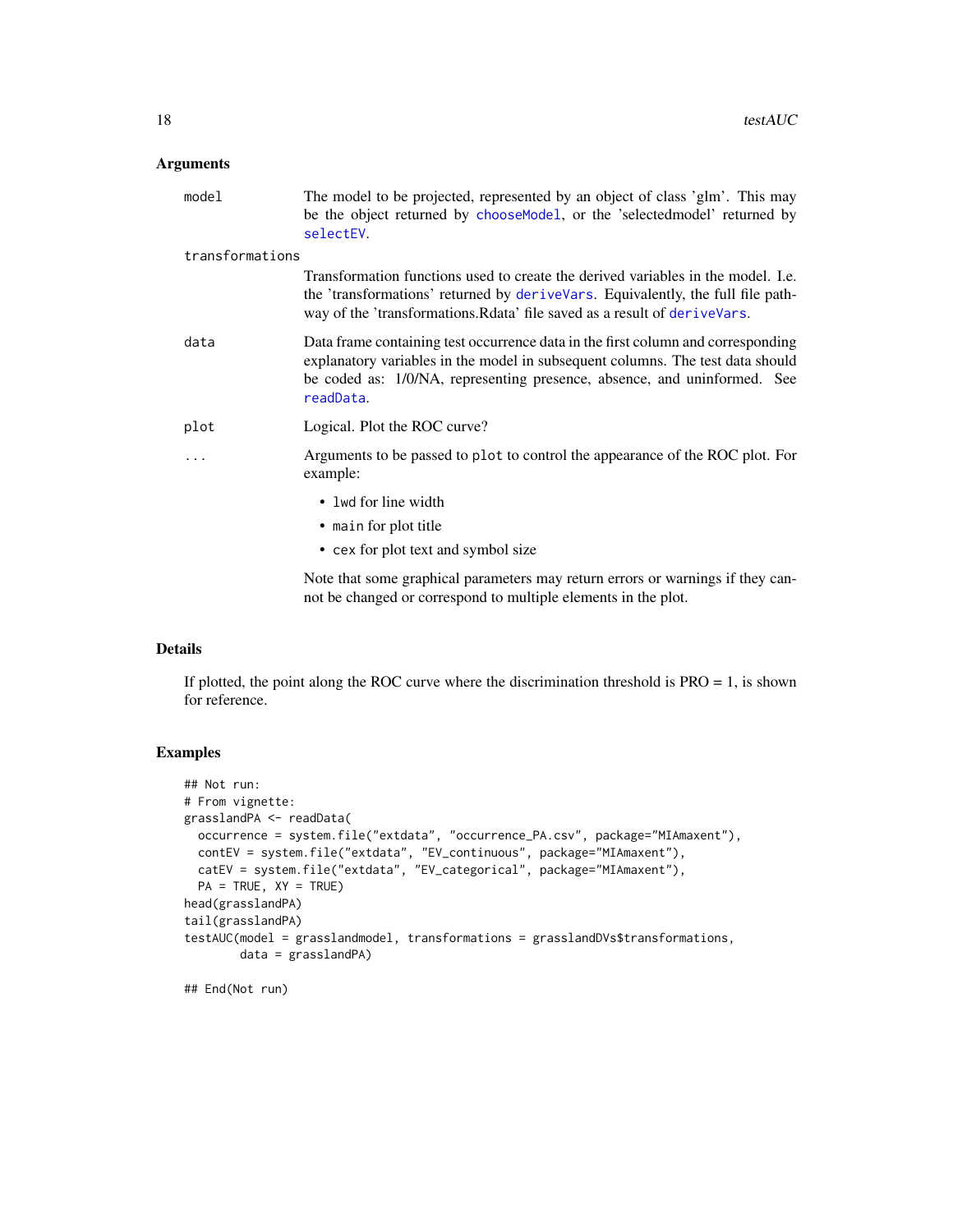<span id="page-18-1"></span><span id="page-18-0"></span>

#### Description

Derived variables and transformation functions for distribution modeling of a small, synthetic data set used in Halvorsen (2013).

#### Usage

```
toydata_dvs
```
#### Format

List with 2 elements:

- 1. A list of 5, with the response variable followed by data frames each containing the derived variables produced for a given explanatory variable.
- 2. A list of the response variable and all the transformation functions used to produce the derived variables.

#### Source

Produced from [toydata\\_sp1po](#page-20-1) using [deriveVars](#page-3-1).

#### References

Halvorsen, R. (2013) A strict maximum likelihood explanation of MaxEnt, and some implications for distribution modelling. Sommerfeltia, 36, 1-132.

<span id="page-18-2"></span>

| toydata_seldvs | Selected derived variables accompanied by selection trails, from toy |
|----------------|----------------------------------------------------------------------|
|                | data.                                                                |

#### Description

Selected derived variables and tables showing forward model selection of derived variables for distribution modeling of a small, synthetic data set used in Halvorsen (2013).

#### Usage

toydata\_seldvs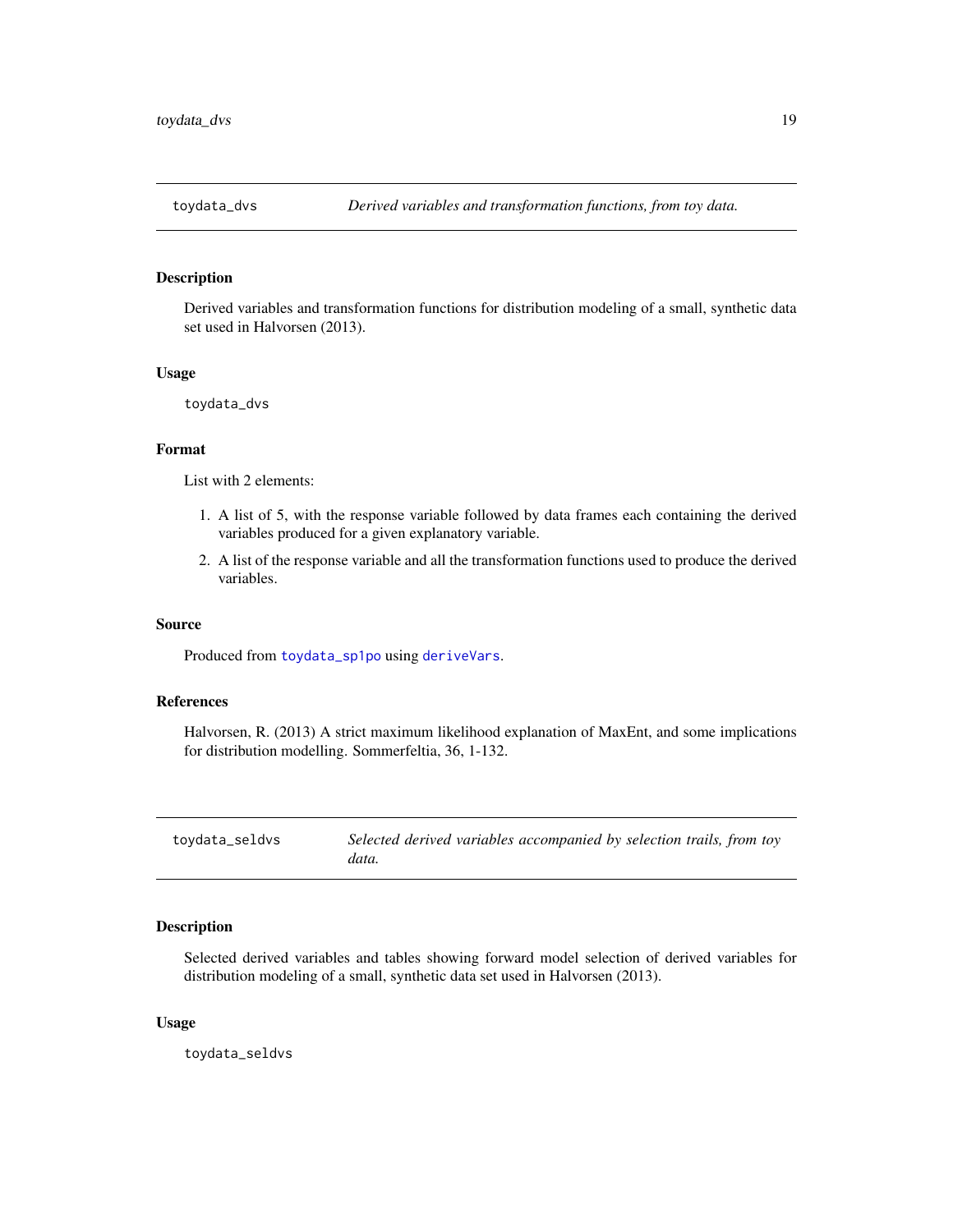#### <span id="page-19-0"></span>Format

List with 2 elements:

- 1. A list of 3, with the response variable followed by data frames each containing the derived variables selected for a given explanatory variable.
- 2. A list of the response variable and forward model selection trails used to select derived variables.

#### Source

Produced from [toydata\\_dvs](#page-18-1) using [selectDVforEV](#page-12-1).

#### References

Halvorsen, R. (2013) A strict maximum likelihood explanation of MaxEnt, and some implications for distribution modelling. Sommerfeltia, 36, 1-132.

| toydata_selevs | Selected explanatory variables accompanied by selection trails, from |
|----------------|----------------------------------------------------------------------|
|                | toy data.                                                            |

#### Description

Selected explanatory variables and tables showing forward model selection of explanatory variables for distribution modeling of a small, synthetic data set used in Halvorsen (2013). Each individual explanatory variable is represented by a group of derived variables.

#### Usage

toydata\_selevs

#### Format

List with 3 elements:

- 1. A list of 3, with the response variable followed by data frames, represent selected explanatory variables.
- 2. A trail of forward model selection used to select explanatory variables and interaction terms.
- 3. The selected model

#### Source

Produced from [toydata\\_seldvs](#page-18-2) using [selectEV](#page-14-1).

#### References

Halvorsen, R. (2013) A strict maximum likelihood explanation of MaxEnt, and some implications for distribution modelling. Sommerfeltia, 36, 1-132.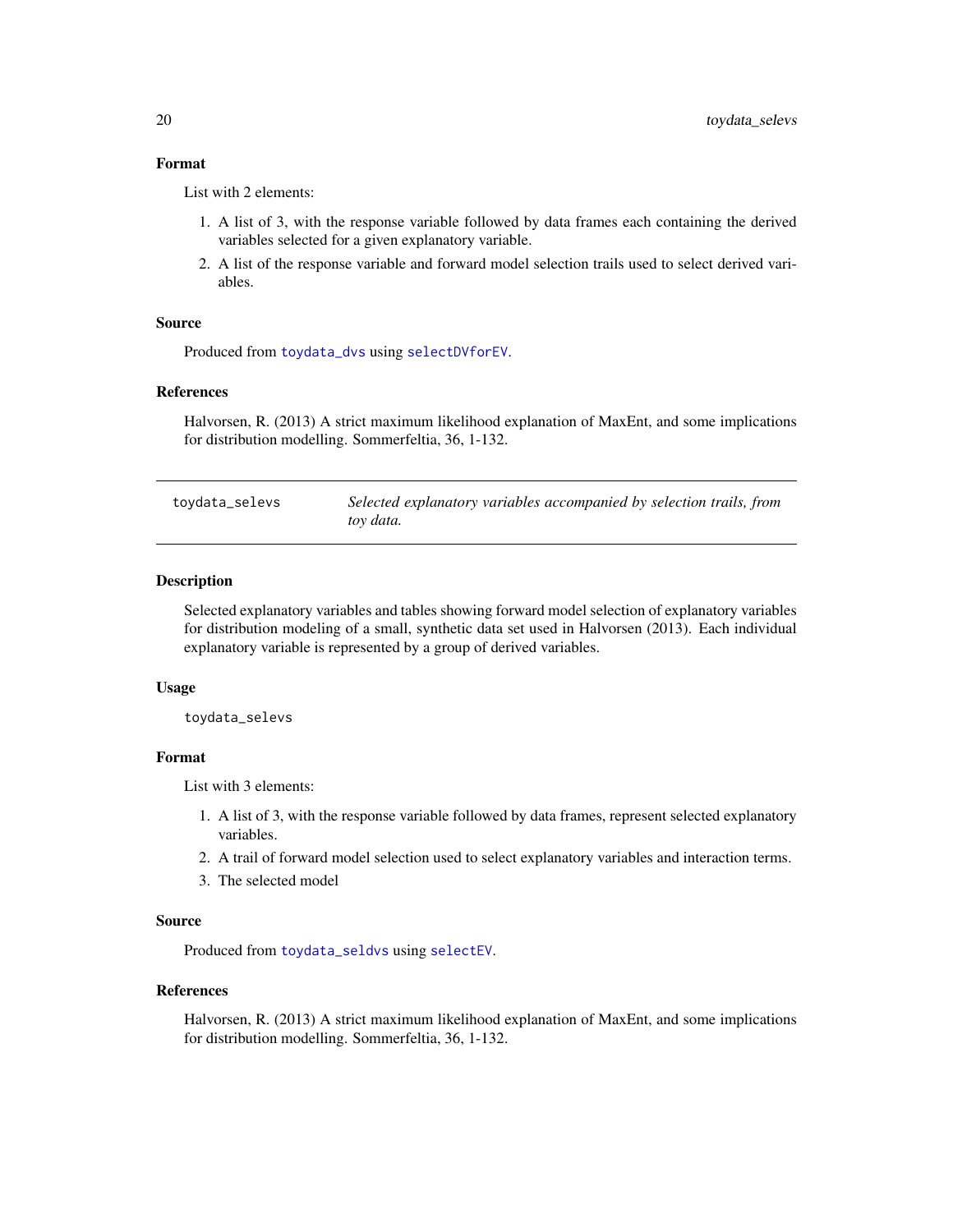#### <span id="page-20-1"></span><span id="page-20-0"></span>Description

A small, synthetic data set for distribution modeling, consisting of occurrence and environmental data, from Halvorsen (2013). The study area consists of 40 grid cells, with 8 row and 5 columns, in which 10 presences occur.

#### Usage

toydata\_sp1po

#### Format

A data frame with 40 rows and 5 variables:

RV response variable, occurrence either presence or uninformed background

EV11 explanatory variable: northing

EV12 explanatory variable: easting

EV13 explanatory variable: modified random uniform

EV14 explanatory variable: random uniform

#### Source

Halvorsen, R. (2013) A strict maximum likelihood explanation of MaxEnt, and some implications for distribution modelling. Sommerfeltia, 36, 1-132.